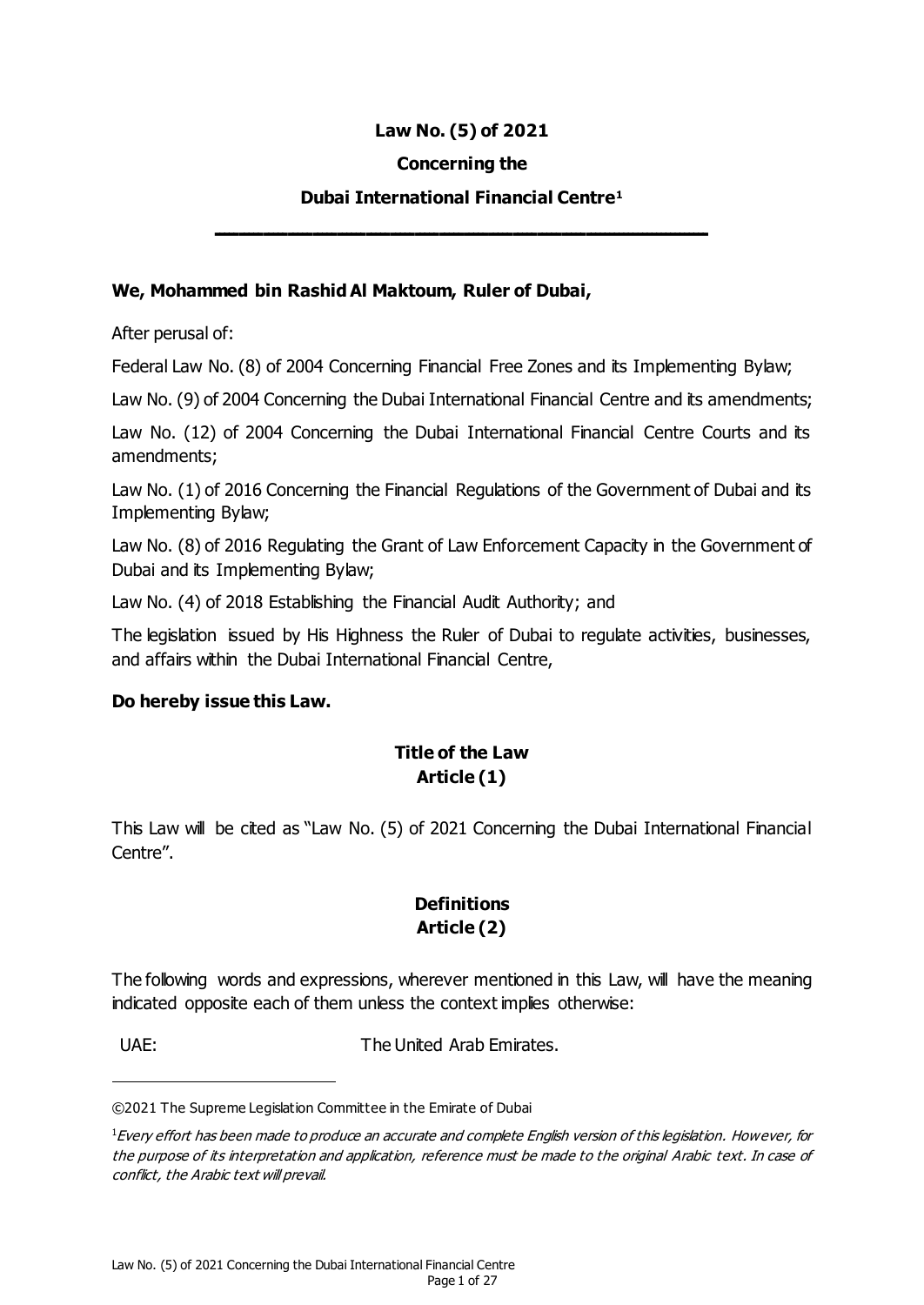| Emirate:                   | The Emirate of Dubai.                                                                                                                                                                                                                                                                                                                                                                                                                                                                                                                                                                                                                                                                                                                                                                                                                                                                                                                                                                                                                                                                                                                                                |
|----------------------------|----------------------------------------------------------------------------------------------------------------------------------------------------------------------------------------------------------------------------------------------------------------------------------------------------------------------------------------------------------------------------------------------------------------------------------------------------------------------------------------------------------------------------------------------------------------------------------------------------------------------------------------------------------------------------------------------------------------------------------------------------------------------------------------------------------------------------------------------------------------------------------------------------------------------------------------------------------------------------------------------------------------------------------------------------------------------------------------------------------------------------------------------------------------------|
| Ruler:                     | His Highness the Ruler of Dubai.                                                                                                                                                                                                                                                                                                                                                                                                                                                                                                                                                                                                                                                                                                                                                                                                                                                                                                                                                                                                                                                                                                                                     |
| Government:                | The Government of Dubai.                                                                                                                                                                                                                                                                                                                                                                                                                                                                                                                                                                                                                                                                                                                                                                                                                                                                                                                                                                                                                                                                                                                                             |
| DIFC:                      | The Dubai International Financial Centre.                                                                                                                                                                                                                                                                                                                                                                                                                                                                                                                                                                                                                                                                                                                                                                                                                                                                                                                                                                                                                                                                                                                            |
| President:                 | The president of the DIFC.                                                                                                                                                                                                                                                                                                                                                                                                                                                                                                                                                                                                                                                                                                                                                                                                                                                                                                                                                                                                                                                                                                                                           |
| Governor:                  | The governor of the DIFC.                                                                                                                                                                                                                                                                                                                                                                                                                                                                                                                                                                                                                                                                                                                                                                                                                                                                                                                                                                                                                                                                                                                                            |
| <b>DIFC Bodies:</b>        | These include the Dubai International Financial Centre<br>Authority, the Dubai Financial Services Authority, the Dubai<br>International Financial Centre Courts, and any other body<br>established under the DIFC Laws or established upon<br>approval of the President as an independent or affiliated<br>entity of any of the said bodies.                                                                                                                                                                                                                                                                                                                                                                                                                                                                                                                                                                                                                                                                                                                                                                                                                         |
| Higher Board:              | The higher board of the DIFC formed pursuant to the<br>provisions of this Law.                                                                                                                                                                                                                                                                                                                                                                                                                                                                                                                                                                                                                                                                                                                                                                                                                                                                                                                                                                                                                                                                                       |
| DIFCA:                     | The Dubai International Financial Centre Authority.                                                                                                                                                                                                                                                                                                                                                                                                                                                                                                                                                                                                                                                                                                                                                                                                                                                                                                                                                                                                                                                                                                                  |
| DFSA:                      | The Dubai Financial Services Authority of the DIFC.                                                                                                                                                                                                                                                                                                                                                                                                                                                                                                                                                                                                                                                                                                                                                                                                                                                                                                                                                                                                                                                                                                                  |
| <b>DIFC Courts:</b>        | The Dubai International Financial Centre Courts.                                                                                                                                                                                                                                                                                                                                                                                                                                                                                                                                                                                                                                                                                                                                                                                                                                                                                                                                                                                                                                                                                                                     |
| <b>Financial Services:</b> | The financial activities and services which require regulation<br>by the DFSA under the DIFC Laws and the DIFC<br>Regulations, including without<br>limitation,<br>accepting<br>deposits; providing, credit-related facilities, arrangements,<br>and consultancy; providing money transfer or exchange<br>services; dealing in investments as principal or agent;<br>managing assets, funds, and collective<br>investment<br>portfolios; advising on financial products; carrying out<br>financial contracts; providing or arranging custody services;<br>carrying out insurance contracts; providing insurance<br>intermediation or management services; operating stock<br>exchanges, central clearing houses, or central depositary<br>centres; managing investment accounts; operating<br>alternative trading systems; providing trust services; acting<br>as a trustee of trust funds; operating credit rating agencies;<br>crowdfunding<br>platforms;<br>operating<br>operating<br>representative offices; issuing, offering, and listing financial<br>products; promoting or marketing financial services and<br>products; and trading in financial products. |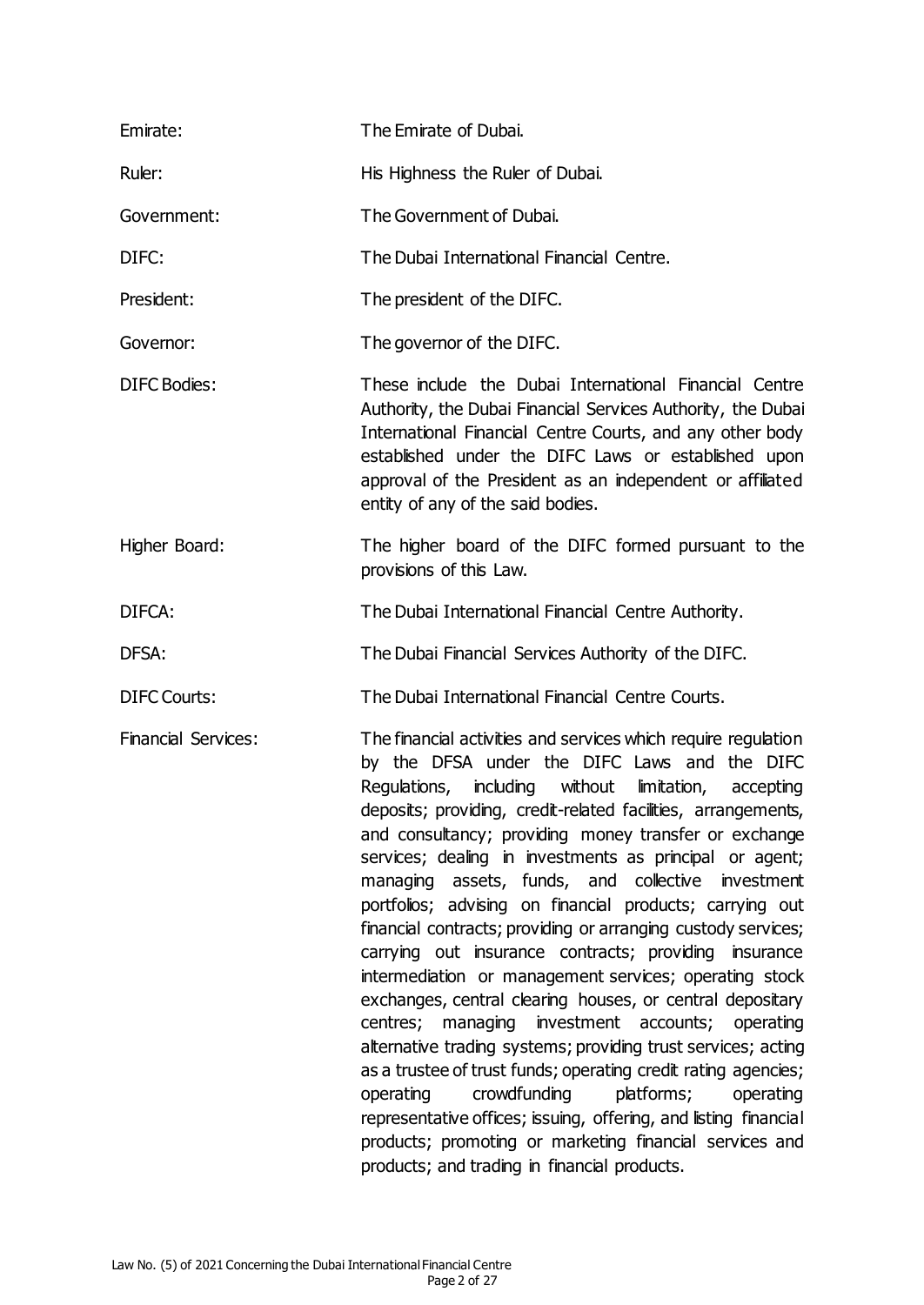| Ancillary Services:              |     | These include exclusively the following services and<br>activities:                                                                                                                                                                                                                                                                                                                                                                                                            |
|----------------------------------|-----|--------------------------------------------------------------------------------------------------------------------------------------------------------------------------------------------------------------------------------------------------------------------------------------------------------------------------------------------------------------------------------------------------------------------------------------------------------------------------------|
|                                  |     | 1. the services of auditing accounts and providing audit<br>reports and opinions on the financial statements of<br>Licensed DIFC Establishments, the funds established in<br>the DIFC, or the companies listed on the DIFC financial<br>market;                                                                                                                                                                                                                                |
|                                  |     | 2. the services of auditing accounts and providing audit<br>reports and opinions to verify compliance by Licensed<br>DIFC Establishments with the DIFC Laws and the DIFC<br>Regulations administered by the DFSA; and                                                                                                                                                                                                                                                          |
|                                  |     | 3. any other services, businesses, professions, or activities<br>which are provided or conducted within or through the<br>DIFC; are classified under the DIFC Laws, the DIFC<br>Regulations, or any other legislation applicable in the<br>Emirate and the DIFC as non-financial; and are<br>controlled by the DFSA for the purpose of enforcement<br>of the requirements and procedures for combating<br>money laundering or financing terrorism or illegal<br>organisations. |
| Products,<br>Services,<br>Goods: | and | These include, without limitation, materials, equipment,<br>instruments, goods, and services of whatever type or<br>description permitted to be dealt in within or through the<br>DIFC.                                                                                                                                                                                                                                                                                        |
| DIFC Establishments:             |     | Any entity or business established, licensed, registered, or<br>authorised to operate or to conduct any activity within or<br>through the DIFC pursuant to the DIFC Laws and the DIFC<br>Regulations. These include Licensed DIFC Establishments.                                                                                                                                                                                                                              |
| Licensed<br>Establishments:      |     | DIFC Any entity or business authorised and licensed by the DFSA<br>to provide Financial Services or Ancillary Services within or<br>through the DIFC.                                                                                                                                                                                                                                                                                                                          |
| <b>DIFC Laws:</b>                |     | Any laws issued by the Ruler concerning the DIFC or<br>regulating business, activities, and services within the DIFC<br>in accordance with the provisions of this Law.                                                                                                                                                                                                                                                                                                         |
| <b>DIFC Regulations:</b>         |     | Any rules, regulations, bylaws, or orders regulating<br>activities within the DIFC as issued by the President<br>pursuant to his powers under this Law or by the DIFC<br>Bodies concerning the DIFC or regulating business,                                                                                                                                                                                                                                                    |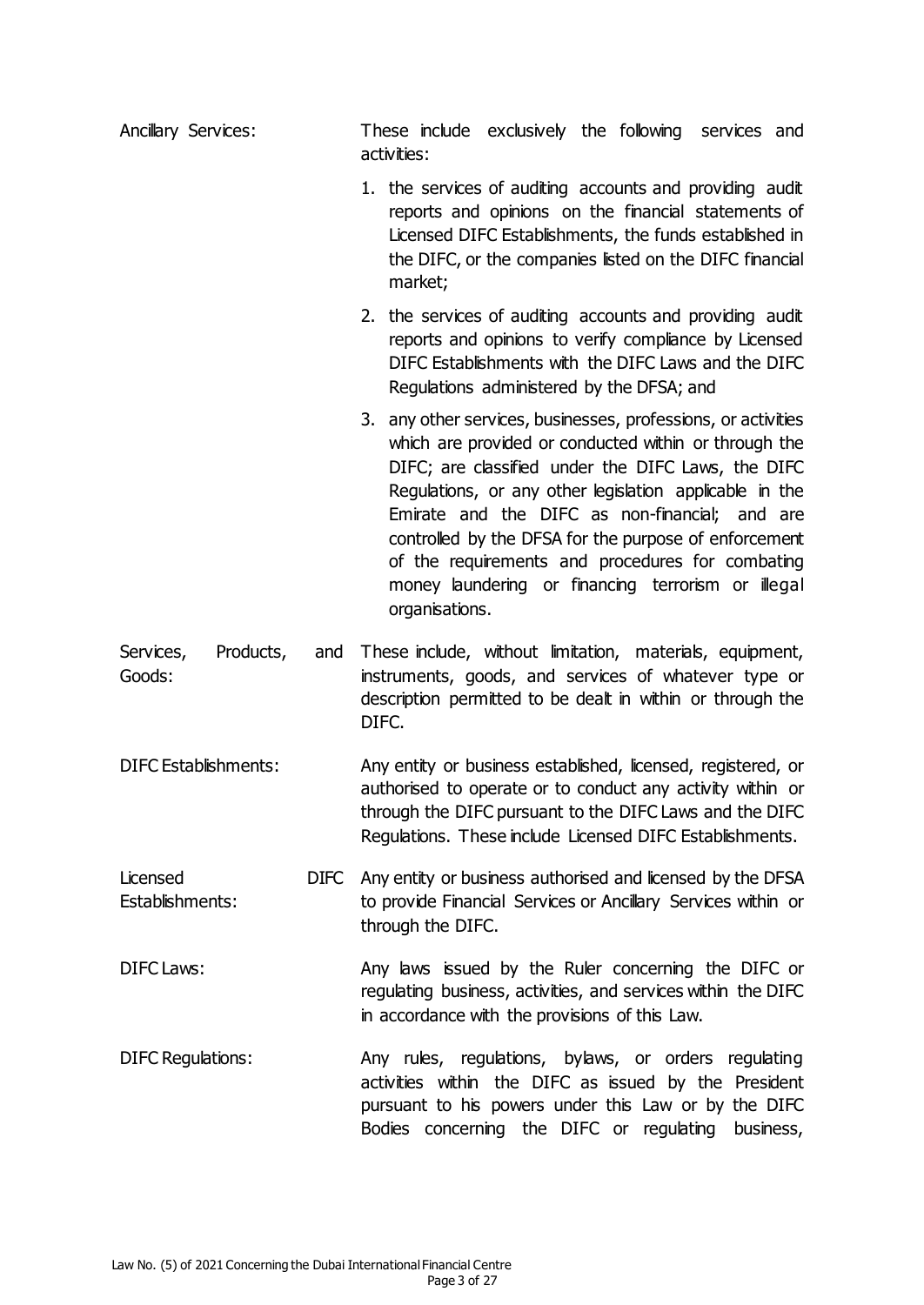activities, and services within the DIFC in accordance with the provisions of this Law.

Person: A natural or legal person.

## **Application of the Law to the DIFC Article (3)**

- a. The provisions of this Law will apply to:
	- 1. the Dubai International Financial Centre regulated under the above-mentioned Law No. (9) of 2004, as a financial free zone having financial and administrative autonomy, and affiliated to the Government;
	- 2. the DIFC Bodies established under the above-mentioned Law No. (9) of 2004 and governed by this Law, the DIFC Laws, and the DIFC Regulations, which include:
		- a. the Dubai International Financial Centre Authority;
		- b. the Dubai Financial Services Authority;
		- c. the Dubai International Financial Centre Courts; and
		- d. any boards, bodies, offices, committees, registries, corporations, departments, or entities which are established under the above-mentioned Law No. (9) of 2004, the DIFC Laws, or the DIFC Regulations; or which are established pursuant to the provisions of this Law; and
	- 3. the plot of land whose location, area, and borders are specified in the resolutions issued in implementation of the above-mentioned Federal Law No. (8) of 2004.
- b. The DIFC Bodies established under the above-mentioned Law No. (9) of 2004 and the DIFC Establishments authorised to operate within or through the DIFC under the DIFC Laws and the DIFC Regulations by the effective date of this Law will continue to perform their duties and business, and to provide their Services, without interruption.
- c. The DIFC will continue to register and record companies and real property, commercial, and other transactions in its registers which are established and regulated in accordance with the DIFC Laws. The DIFC Bodies must, each within their respective jurisdiction, maintain these registers which include without limitation:
	- 1. a real property register supervised by the DIFC real property registrar in which all the rights, interests, benefits, and dispositions related to the real property located within the DIFC approved geographical area are recorded in accordance with the DIFC Laws and the DIFC Regulations;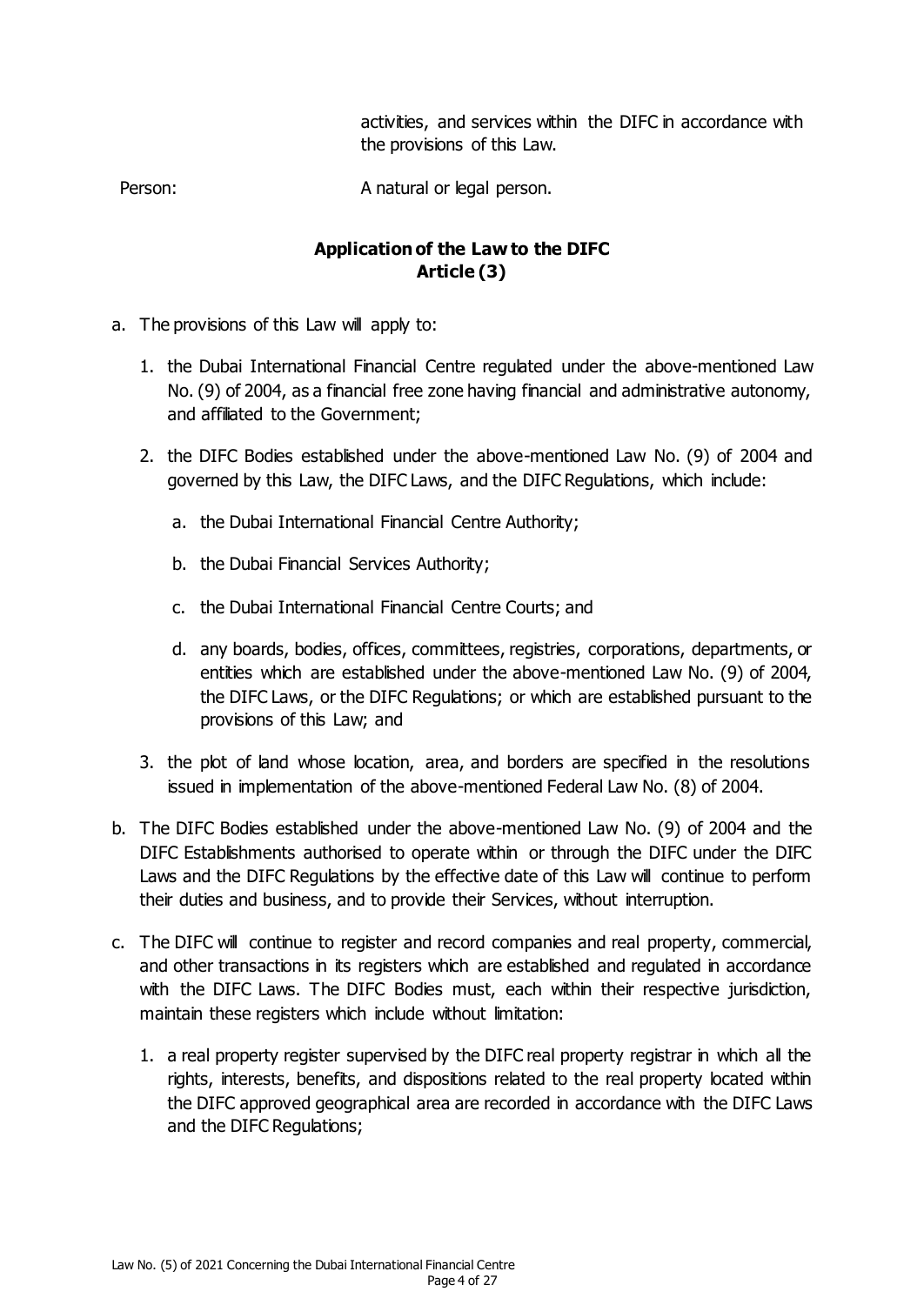- 2. a register of securities supervised by the DIFC securities registrar in which securities and their interests are recorded in accordance with the DIFC Laws and the DIFC Regulations; and
- 3. a register of companies and legal persons supervised by the DIFC registrar of companies in which DIFC Establishments and all administrative and operational matters and the details relating thereto are registered and recorded in accordance with the DIFC Laws, the DIFC Regulations, and the legislation in force in the Emirate which is applicable to the DIFC.

## **Objectives of the DIFC Article (4)**

The DIFC aims to achieve the following objectives:

- 1. to promote the Emirate as a leading international financial centre based on the principles of efficiency, transparency, and integrity;
- 2. to participate in achievement of the sustainable economic growth vision of the Emirate;
- 3. to develop and diversify the Emirate's economy through effective contribution to Financial Services and related activities;
- 4. to increase the contribution of the Financial Services sector and related activities in the gross domestic product (GDP) of the Emirate;
- 5. to attract and promote investments into the Emirate and to encourage local, regional, and international financial institutions and companies to conduct their business and develop their investments through the DIFC; and
- 6. to promote the Emirate as an international centre for dispute resolution and settlement.

### **Appointment and Functions of the President Article (5)**

- a. The DIFC will have a President appointed pursuant to a decree issued by the Ruler.
- b. The President will be responsible for the general supervision of the DIFC and the DIFC Bodies; for coordination amongst them for the achievement of each of their respective strategies, policies, and objectives; and for ensuring cooperation among them and maintaining their independence.
- c. In addition to his functions under the DIFC Laws and the DIFC Regulations, the President will have the duties and powers to:
	- 1. approve and supervise implementation of the policies, strategies, and plans of the DIFC Bodies without prejudice to their independence as required under this Law;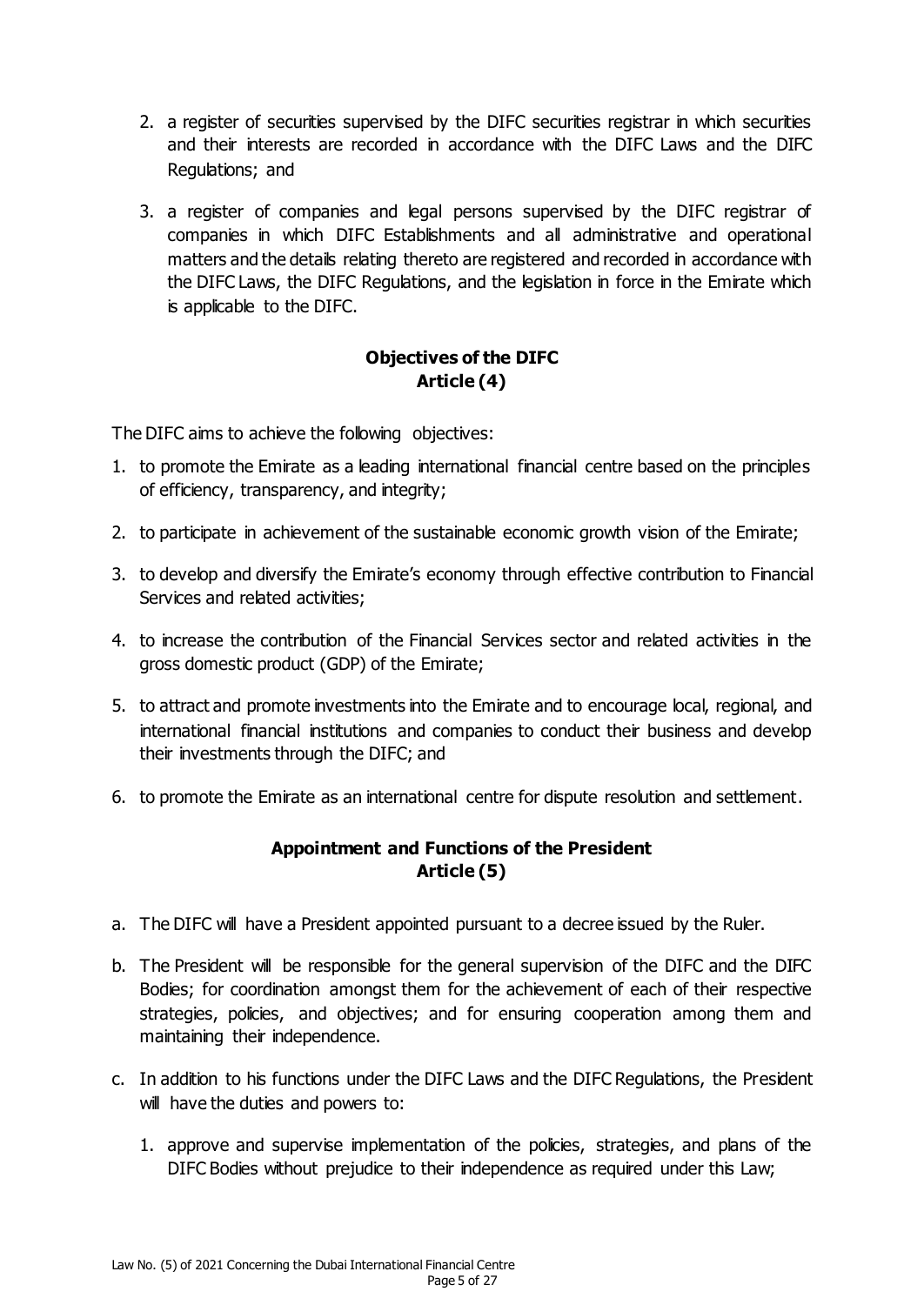- 2. approve the annual budgets of the DIFC Bodies before submitting them to the competent entities in the Emirate for approval in accordance with above-mentioned Law No. (1) of 2016;
- 3. approve the financial statements of the DIFC Bodies;
- 4. issue DIFC Regulations in accordance with his own powers;
- 5. approve the draft DIFC Laws and submit the same to the Ruler for final approval and issuance;
- 6. recommend to the Ruler the appointment, removal, and replacement of members of the Higher Board other than those appointed on a permanent basis by virtue of their positions;
- 7. appoint, remove, and replace the chairmen and members of the boards of directors of the DIFCA and the DFSA, and specify the terms of their service and their respective remuneration, in accordance with the provisions of this Law;
- 8. recommend to the Ruler the appointment of the Chief Justice of the DIFC Courts;
- 9. recommend to the Ruler the appointment of the Governor;
- 10. appoint and remove, upon consultation with the Chief Justice of the DIFC Courts, the Director of the DIFC Courts and specify the terms of his service, in accordance with the DIFC Laws;
- 11. establish any bodies, establishments, offices, registries, departments, committees, boards, and any other entities required for achieving the objectives of the DIFC; specify their powers and duties; and cancel, merge, and restructure any of them, where the public interest so requires;
- 12. form advisory committees that will provide support and advice to the DIFC and assist the DIFC Bodies in achieving their objectives; and specify the duties of such committees, the procedures for holding their meetings, their terms of reference, and the remuneration of their members;
- 13. take any action he deems necessary to ensure the proper management of the DIFC; and
- 14. exercise any other duties or powers required for the achievement of the objectives of the DIFC, or assigned to the President by the Ruler or pursuant to the DIFC Laws or the DIFC Regulations.
- d. With the exception of his powers under sub-paragraphs  $(c)(5)$ ,  $(c)(6)$ ,  $(c)(7)$ ,  $(c)(8)$  and (c)(9) of this Article, the President may delegate to the Governor any of his powers under this Law, the DIFC Laws, or the DIFC Regulations, provided that such delegation is specific and in writing, and that it does not prejudice the independence of the DIFC Bodies.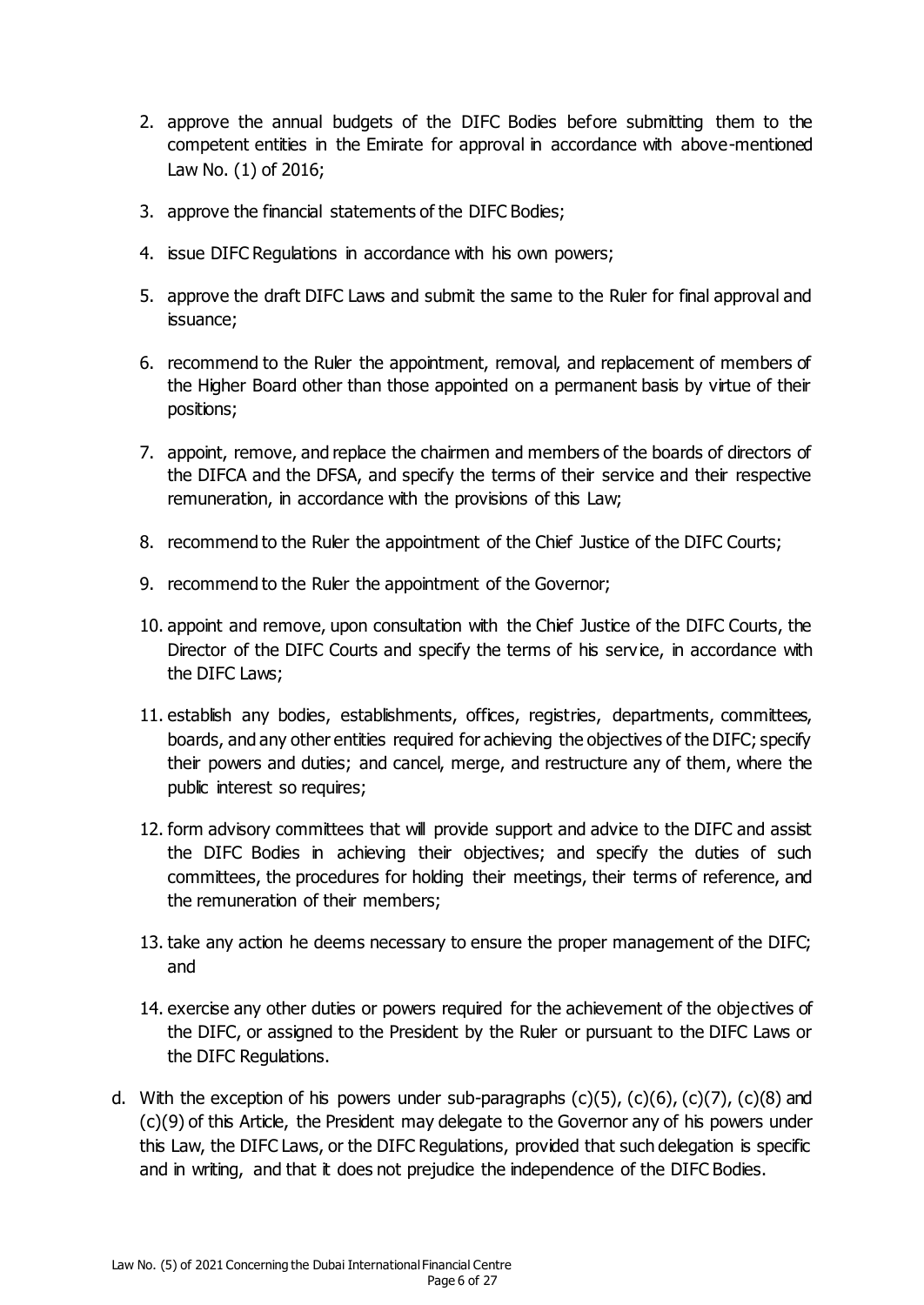## **Higher Board Article (6)**

- a. The DIFC will have a Higher Board chaired by the President with the permanent membership of the Governor, the chairmen of the boards of directors of the DIFCA and the DFSA, and the Chief Justice of the DIFC Courts.
- b. The President may, as he deems appropriate, appoint additional members to the Higher Board. A resolution issued by the President in this respect will determine the method and procedures for the appointment, removal, tenure, and terms of membership of these additional members, and any other relevant provisions.
- c. The Higher Board will, in accordance with the requirements of good governance applicable at the DIFC, have the duties and powers to:
	- 1. approve the strategy, general policies, and plans of the DIFC presented by the Governor for the purpose of achieving the objectives of the DIFC;
	- 2. receive and follow up on the reports presented by the Governor on the implementation of the strategy, general policies, and plans approved for achieving the objectives of the DIFC;
	- 3. ensure effective coordination amongst the DIFC Bodies;
	- 4. approve the general organisational structure of the DIFC proposed by the Governor; and
	- 5. exercise any other duties or powers required for the achievement of the objectives of DIFC that are assigned to it by the Ruler, the President, or pursuant to the DIFC Laws or the DIFC Regulations.
- d. The Higher Board will convene at the invitation of the President at least twice a year, and where required. Meetings of the Higher Board will be valid if attended by the majority of its members, provided that the President or Governor is in attendance.
- e. The terms of reference of the Higher Board; the procedures for holding and managing its meetings, and for passing its resolutions and recommendations; the terms of membership; the remuneration of its members; and any other relevant provisions will be determined in a resolution issued by the President in this respect.
- f. The President may, pursuant to a resolution he issues in this respect, form an advisory board to the Higher Board to assist it in performing its duties. This resolution will determine the functions of the advisory board, its terms of reference, the procedures for holding its meetings and for passing its recommendations and resolutions, and the remuneration of its members.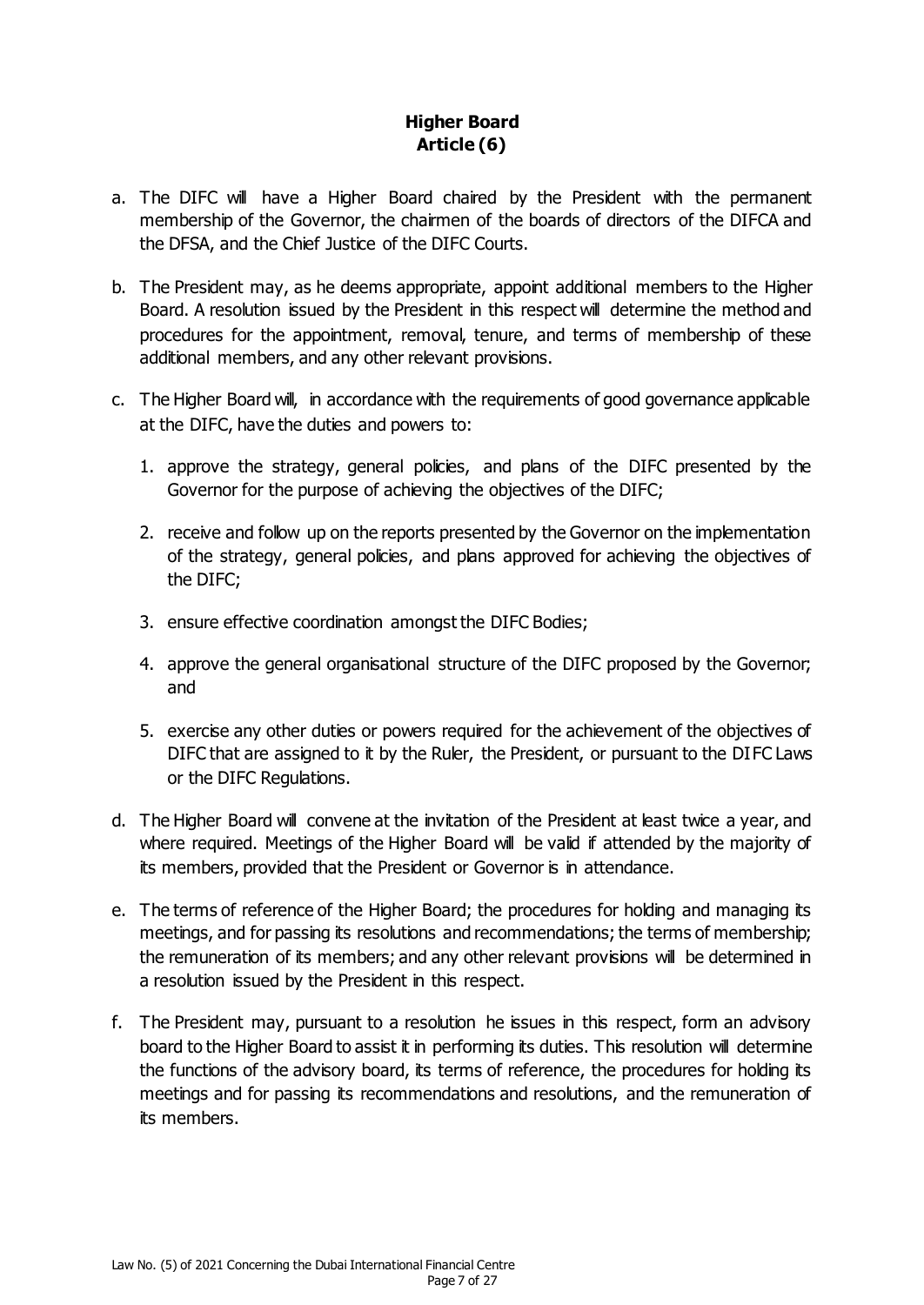g. For the purpose of performing its functions, the Higher Board may invite any person it deems appropriate to attend its meetings without having the right to vote; and may seek the opinion of any qualified or expert body or Person.

## **Governor Article (7)**

- a. The Governor will be appointed and removed pursuant to a decree issued by the Ruler, upon the recommendation of the President.
- b. The President will determine the terms of service, financial entitlements, and employment benefits of the Governor.
- c. Without prejudice to the independence of the DIFC Bodies and their functions stipulated in this Law, the DIFC Laws, and the DIFC Regulations, the Governor will have the duties and powers to:
	- 1. prepare the strategy, general policies, and plans of the DIFC with a view to achieving its objectives, submit the same to the Higher Board for approval, supervise their implementation upon approval, and submit reports on the same to the Higher Board;
	- 2. propose the organisational structure of the DIFC, and submit the same to the Higher Board for approval;
	- 3. form committees and work teams that will provide the required advice and assistance to enable him to perform his functions under this Law, the DIFC Laws, and the DIFC Regulations;
	- 4. appoint, at his own discretion, experts and specialists, on the conditions he deems appropriate, to provide support and advice;
	- 5. conclude, in consultation with the DIFC Bodies where necessary, contracts, agreements, and memoranda of understanding with third parties inside and outside of the UAE as required for achieving the objectives of the DIFC;
	- 6. represent the DIFC in its dealings with the competent federal and local entities, and any other entity inside and outside of the UAE, and involve the DIFC Bodies in such dealings in a manner consistent with their functions and responsibilities; and
	- 7. exercise any other duties or powers assigned or delegated to him by the Ruler or the President, or assigned to him pursuant to the DIFC Laws or the DIFC Regulations.
- d. The Governor may not occupy simultaneously with his position as Governor any other position; and must not conduct any activity which may conflict with the DIFC strategies, general policies, and objectives. This restriction does not include performance of the duties relating to any position or post to which he is assigned or appointed by the Ruler or the President.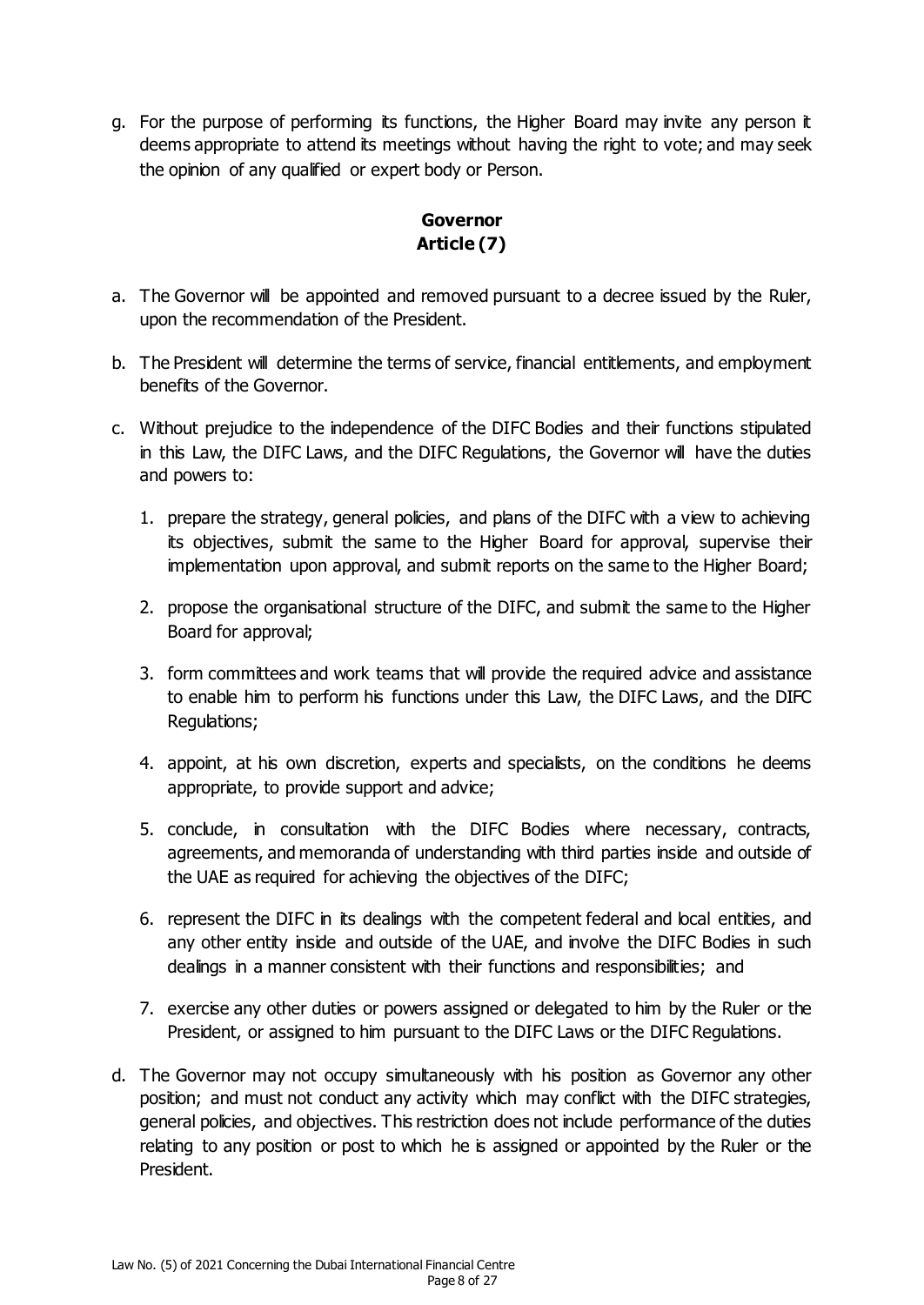# **DIFCA Article (8)**

- a. The DIFCA will have the legal personality and financial, administrative, and operational autonomy required to enable it to undertake legal dispositions and exercise its functions.
- b. The DIFCA will exercise its duties and powers under this Law, the DIFC Laws, and the DIFC Regulations without interference from any of the other DIFC Bodies.
- c. The DIFCA will have the duties and powers to:
	- 1. assist the Governor in preparing and implementing the strategy, general policies, and plans of the DIFC with a view to achieving the objectives of the DIFC;
	- 2. follow up compliance by DIFC Bodies and DIFC Establishments, as the case may be, with all international treaties and conventions to which the UAE is a party;
	- 3. compile, maintain, and exchange any information related to DIFC Establishments in accordance with the provisions of the DIFC Laws, the DIFC Regulations, the legislation in force in the Emirate which is applicable to the DIFC, and the international treaties and conventions to which the UAE is a party;
	- 4. supervise implementation of the DIFC Laws and the DIFC Regulations, except for those regulating the Financial Services and Ancillary Services in the DIFC;
	- 5. liaise with the Government, the federal and local government entities, and other free zone authorities within and outside of the UAE in the matters affecting the DIFC, in coordination with the Governor and other DIFC Bodies, where necessary; and
	- 6. build and supervise the operation, management, and maintenance of the infrastructure in the DIFC; provide administrative and technical Services in the DIFC; implement the master plan of the DIFC; verify that the service, municipal, security, safety, transportation, and information and telecommunication technology requirements are met; and provide any other services and meet any other requirements as necessary for achievement of the objectives of the DIFC in an efficient and effective manner.
- d. The DIFCA will have an independent budget. The Government will, where required, provide the DIFCA with financial support to enable it to exercise its duties and powers independently from other DIFC Bodies, in accordance with the provisions of the abovementioned Law No. (1) of 2016.
- e. Each registry, office, body, or other entity managed or supervised by the DIFCA will have an independent budget, which will be approved by the President within the annual consolidated budget of the DIFCA.
- f. The DIFCA must keep confidential the information which is classified as confidential pursuant to the DIFC Laws or the DIFC Regulations; or which may be received or collected by or disclosed to the DIFCA in the course of performing its duties. Such information may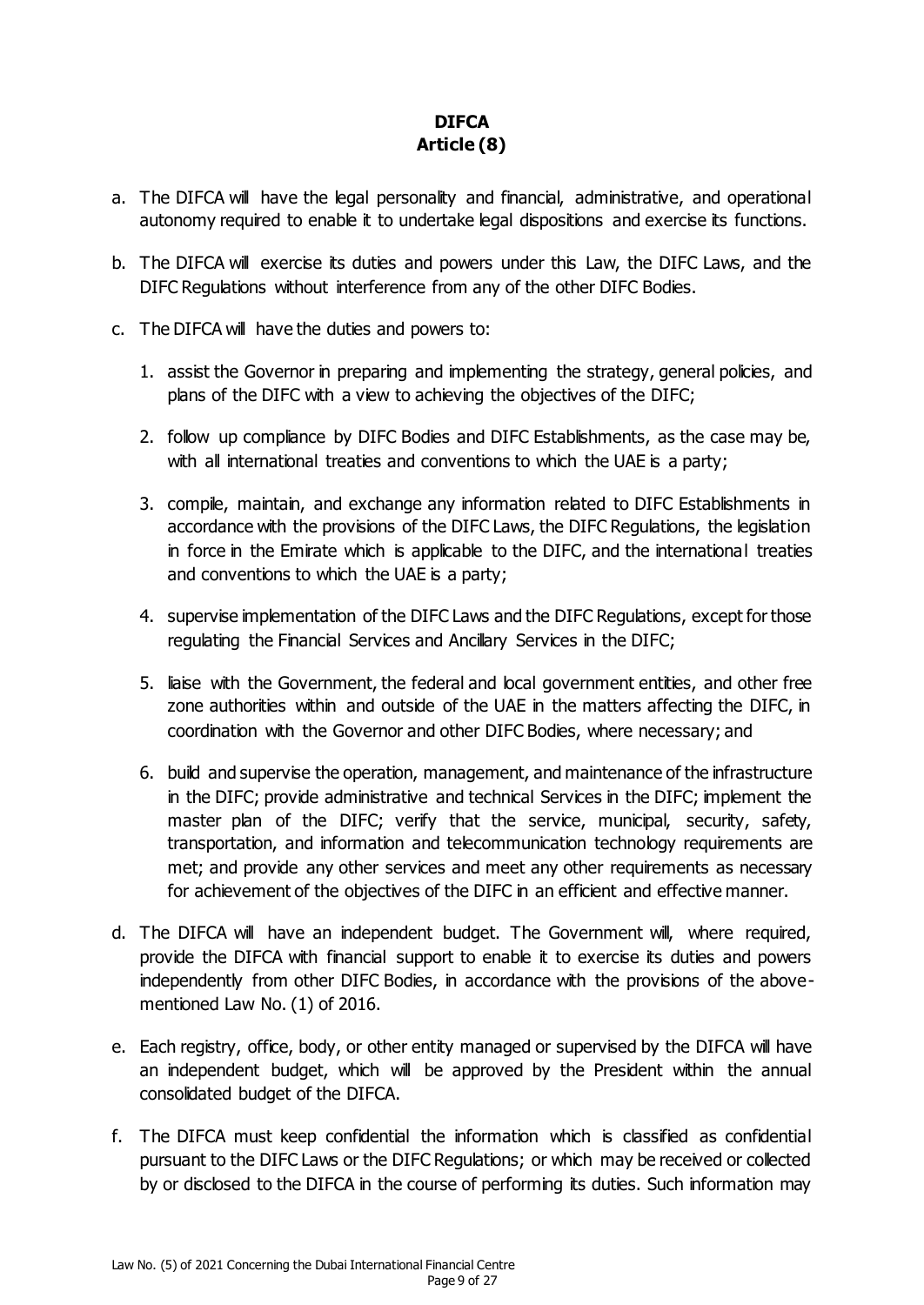not be disclosed to third parties except in the cases permitted by the DIFC Laws, the DIFC Regulations, and the legislation in force in the Emirate which is applicable to the DIFC.

g. The DIFCA may, with the approval of its board of directors, delegate any of its duties and powers under this Law, the DIFC Laws, and the DIFC Regulations to any Government Entity in the Emirate or to any of the DIFC Bodies. It may also exercise any duties or powers delegated to it by any of the DIFC Bodies, excluding the DIFC Courts. Delegation of duties or powers must be made pursuant to a written agreement concluded with any of those entities or bodies wherein the rights and obligations of the parties are specified.

### **DIFCA Board of Directors Article (9)**

- a. The DIFCA will have a board of directors whose members will be appointed and the terms of their membership and remuneration will be determined pursuant to a resolution of the President. The board of directors of the DIFCA will be directly responsible to the President for the work of the DIFCA.
- b. The board of directors of the DIFCA will supervise the business and activities of the DIFCA in accordance with the rules of good governance adopted by the DIFC. For this purpose, the board of directors of the DIFCA will have the duties and powers to:
	- 1. review, approve, and supervise the implementation of, the strategies, policies, objectives, and plans of the DIFCA;
	- 2. conduct public opinion polls on any draft DIFC Laws or DIFC Regulations falling within the jurisdiction of the DIFCA;
	- 3. propose draft DIFC Laws, with the exception of those regulating the Financial Services and Ancillary Services of the DFSA, and submit the same to the President for approval, in preparation for final approval and issuance by the Ruler;
	- 4. approve and issue the DIFC Regulations, with the exception of those issued by the President as per his powers under this Law or those regulating Financial Services and Ancillary Services;
	- 5. prepare annual reports on implementation of the strategies, policies, plans, and objectives of the DIFCA, and submit the same to the President;
	- 6. propose and request the establishment of bodies, offices, registries, committees, and assemblies; the formation of their respective boards of directors; and the determination of their functions; and submit the same to the President to issue the resolutions required for their establishment and formation;
	- 7. approve the establishment of companies, solely or in partnership with third parties, for the purpose of acquisition, ownership, sale, and lease of movable and immovable property, including securities; and invest within and outside of the DIFC with a view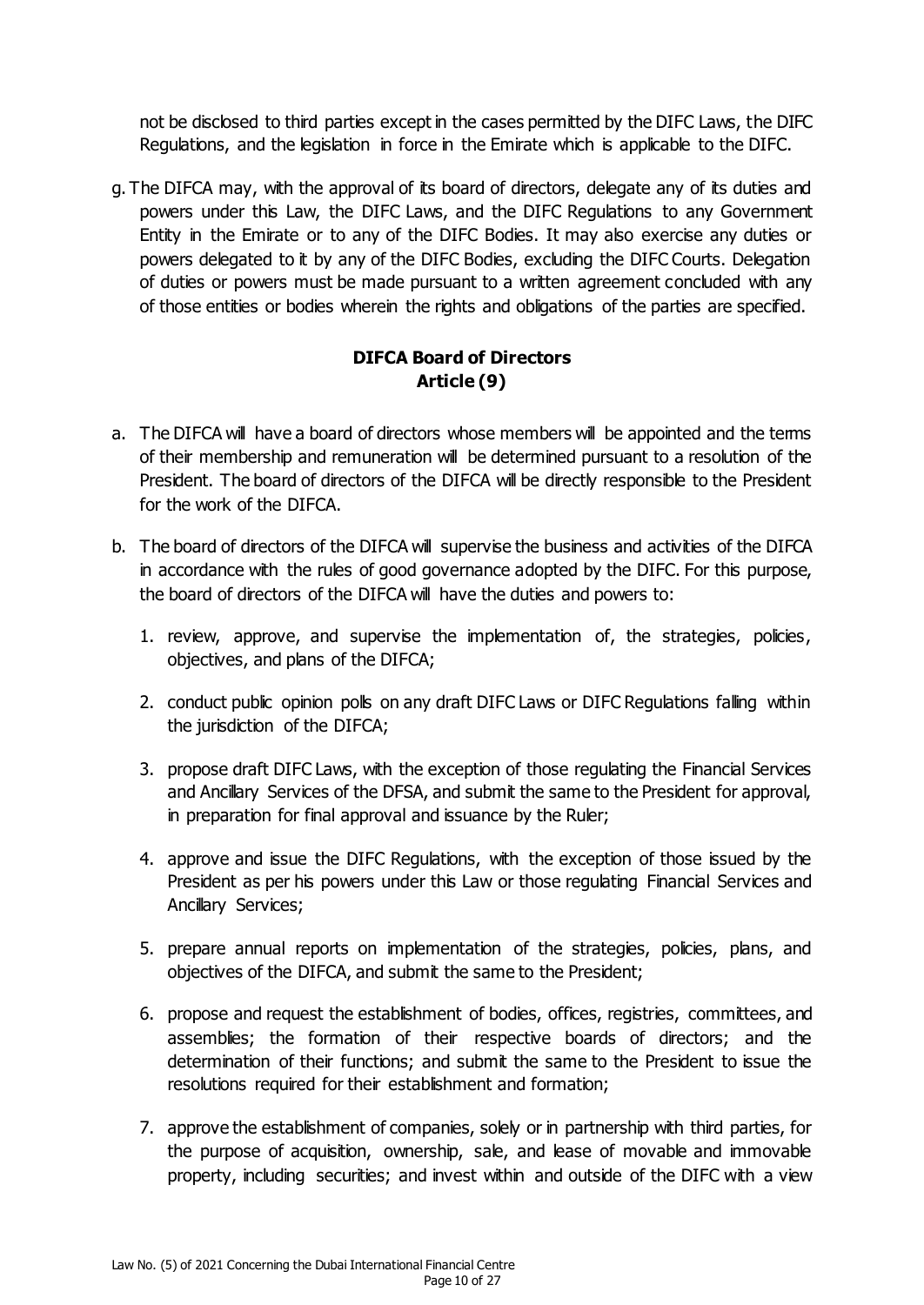to achieving the objectives of the DIFC in accordance with the DIFC Laws and the DIFC Regulations;

- 8. approve the establishment of representative offices outside of the UAE to promote the DIFC and its objectives, operations, and various activities;
- 9. approve the organisational structure of the DIFCA;
- 10. establish the procedures and rules regulating management of the bank accounts of the DIFCA;
- 11. obtain the necessary loans and financial facilities, and use the assets of the DIFCA or any of its affiliates as security for such loans and facilities, provided that the President's prior written consent on the same is obtained;
- 12. establish the procedures and rules regulating concluding contracts, agreements, and memoranda of understanding relating to the DIFCA with third parties;
- 13. review and approve the financial statements and accounts of the DIFCA and the entities it manages and supervises; and appoint auditors and determine their fees;
- 14. approve, and submit to the President for approval, the consolidated annual budget of the DIFCA, including the respective budgets of each registry, office, body, or any other entity managed or supervised by the DIFCA; and manage their respective approved allocations;
- 15. approve the fees and charges to be collected by the DIFCA in return for the Services it provides, and determine the violations, fines, and measures to be imposed on violators;
- 16. supervise and monitor performance by the DIFCA chief executive officer of his duties and powers under this Law, the DIFC Laws, and the DIFC Regulations;
- 17. approve the appointment of members of the executive management of the DIFCA, and determine their terms of service and remuneration, based on the proposal of the DIFCA chief executive officer; and
- 18. exercise any other duties or powers assigned to it by the President or pursuant to the DIFC Laws and the DIFC Regulations.
- c. The board of directors of the DIFCA may delegate to the DIFCA chief executive officer any of its powers under this Law, the DIFC Laws, or the DIFC Regulations, provided that such delegation is specific and in writing.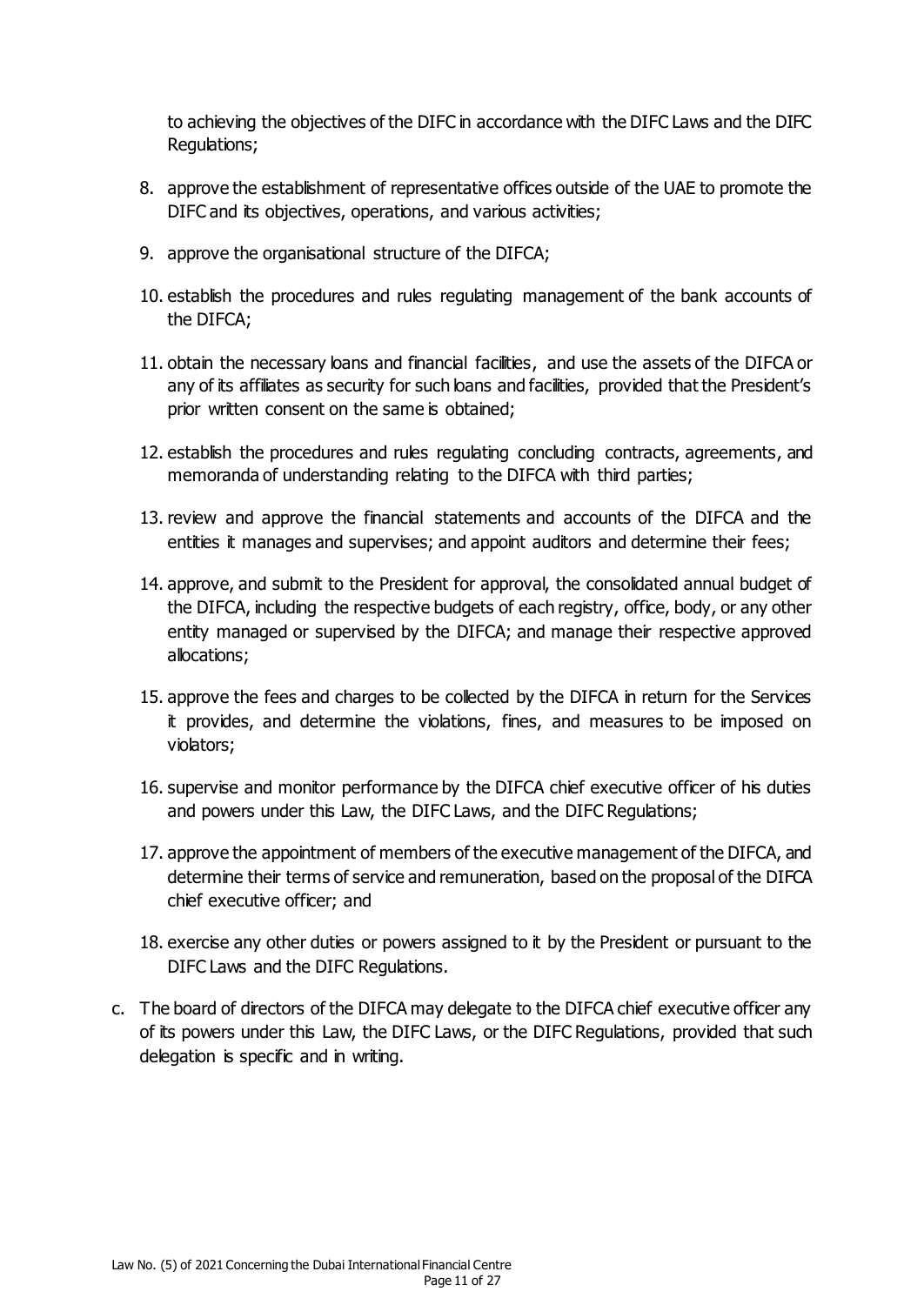#### **Chief Executive Officer of the DIFCA Article (10)**

- a. The DIFCA will have a chief executive officer. The chief executive officer will be appointed, his service will be terminated, and the terms of his of service and entitlements will be determined, by the board of directors of the DIFCA. The chief executive officer will report to the board of directors of the DIFCA for exercising his duties and powers under this Law, the DIFC Laws, and the DIFC Regulations.
- b. The chief executive officer of the DIFCA will have the duties and powers to:
	- 1. propose the strategies, policies, plans, and objectives of the DIFCA; submit the same to the DIFCA board of directors for approval; and follow up their implementation and achievement;
	- 2. submit reports to the board of directors of the DIFCA on the implementation of the approved strategies, policies, plans, and objectives of the DIFCA;
	- 3. prepare, and submit to the board of directors of the DIFCA for approval, the draft consolidated annual budget and financial statements of the DIFCA, including the respective budgets of any registry, office, body, or other entity managed or supervised by the DIFCA;
	- 4. propose the fees and charges to be collected by the DIFCA in return for the Services it provides and the fines, penalties, and measures to be imposed by the DIFCA or any registry, office, body, or other entity managed or supervised by the DIFCA where breaches or violations of the DIFC Laws or the DIFC Regulations are committed; submit the same to the board of directors of the DIFCA to take the action it deems appropriate in this respect; and supervise collection of such fees, charges, and fines;
	- 5. consult with the DFSA concerning the draft DIFC Laws and the draft DIFC Regulations proposed by the DIFCA, where necessary;
	- 6. supervise and manage the operation and maintenance of the buildings and infrastructure in the DIFC; provide administrative and technical Services in the DIFC; implement the master plan of the DIFC; verify that the service, municipal, security, safety, transportation, and information and telecommunication technology requirements are met; and provide any other services and meet any other requirements as necessary for achievement of the objectives of the DIFC in an efficient and effective manner;
	- 7. supervise and monitor performance by the employees and authorised representatives of the DIFCA of the duties assigned to them;
	- 8. propose the organisational structure of the DIFCA and submit the same to the board of directors of the DIFCA for approval;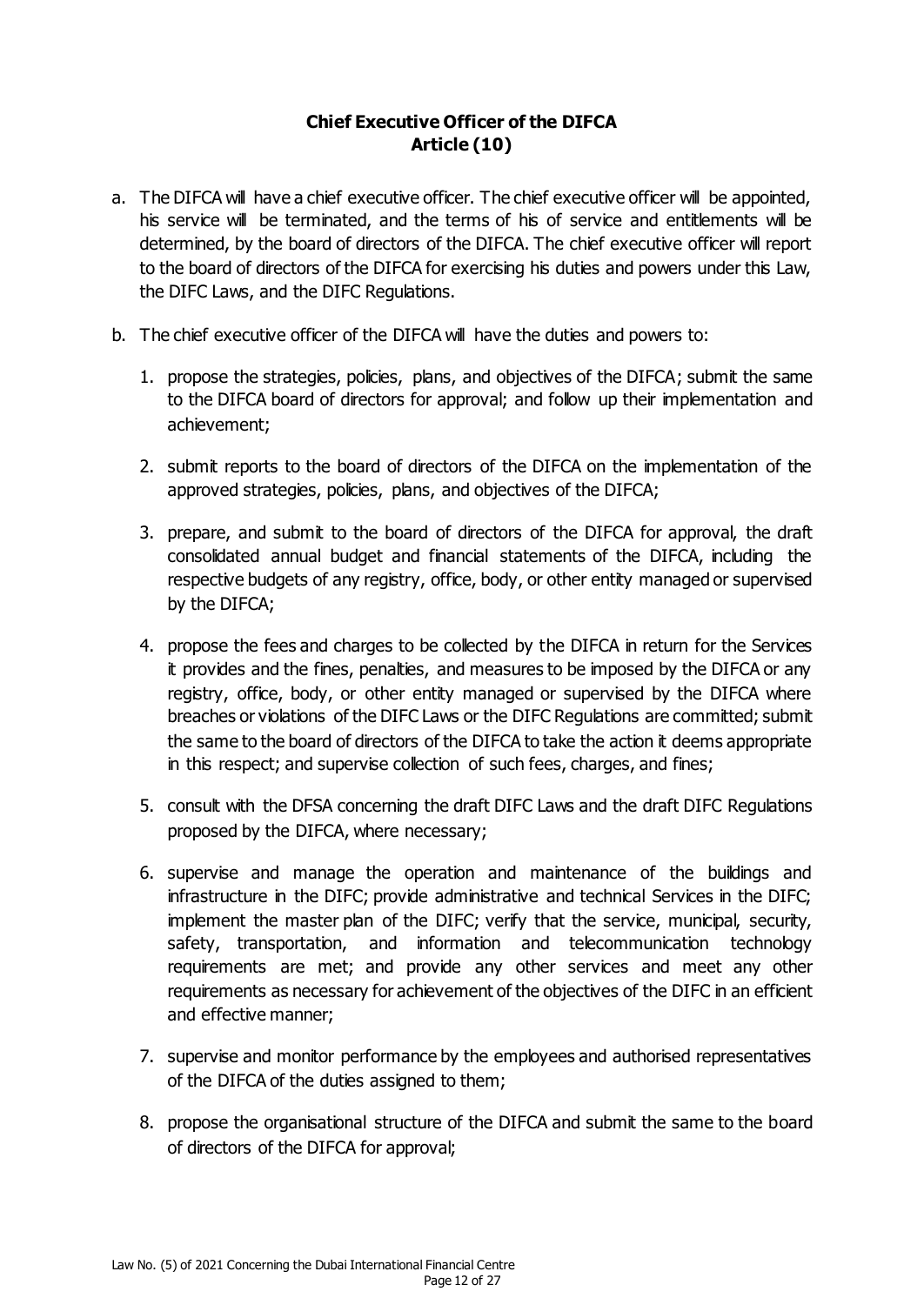- 9. monitor and supervise DIFC Establishments to verify their compliance with the DIFC Laws, the DIFC Regulations, and the legislation in force in the Emirate which is applicable to the DIFC;
- 10. develop and maintain relationships with other DIFC Bodies, Government Entities, free zone authorities, and third parties within and outside of the Emirate, and maintain these relationships for the propose of achieving the objectives of the DIFC and enabling the DIFCA to perform its duties under this Law, the DIFC Laws, and the DIFC Regulations;
- 11. ensure that the DIFC Establishments and their employees are working in a smooth and effective manner, in accordance with the DIFC Laws and the DIFC Regulations;
- 12. ensure that services are provided in a smooth and effective manner to the DIFC Establishments and to third parties dealing with the DIFC, in accordance with the DIFC Laws and the DIFC Regulations;
- 13. open and operate the bank accounts of the DIFCA in accordance with the relevant powers vested in him by the board of directors of the DIFCA;
- 14. appoint and employ Persons to provide Products and Services to the DIFCA in accordance with the rules prescribed by the board of directors of the DIFCA in this respect;
- 15. conclude contracts, agreements, and memoranda of understanding on behalf of the DIFCA as per the powers vested in him pursuant to this Law, the DIFC Laws, or the DIFC Regulations, or delegated to him by the board of directors of the DIFCA; and
- 16. exercise any other duties or powers assigned or delegated to him by the board of directors of the DIFCA, or vested in him in accordance with the DIFC Laws and the DIFC Regulations.
- c. The chief executive officer of the DIFCA may delegate to any of the DIFCA's employees any of his powers under this Law, the DIFC Laws, and the DIFC Regulations, provided that such delegation is specific and in writing.

#### **Dubai Financial Services Authority Article (11)**

- a. The DFSA will have the legal personality and financial, administrative, and operational autonomy required for undertaking legal dispositions and performing its functions.
- b. The DFSA will exercise its duties and powers under this Law, the DIFC Laws, and the DIFC Regulations without interference from any of the other DIFC Bodies.
- c. The DFSA is solely responsible for regulating Financial Services and Ancillary Services in the DIFC, and all matters which fall within its jurisdiction pursuant to this Law, the DIFC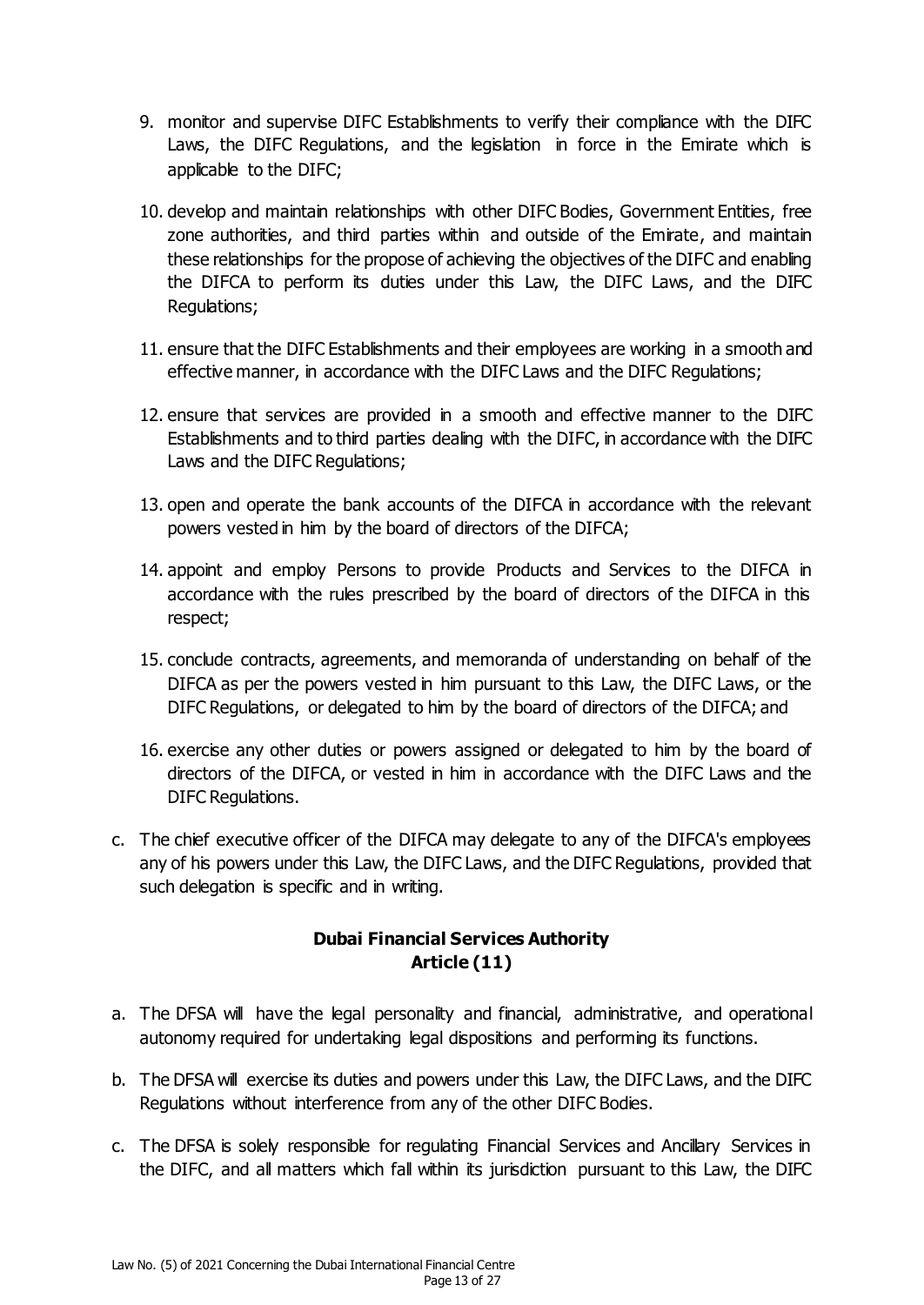Laws, the DIFC Regulations, and legislation in force in the Emirate which is applicable to the DIFC.

- d. The DFSA will have an independent budget. The Government will, where required, provide the DFSA with the financial support required to exercise its duties and powers independently from the other DIFC Bodies, in accordance with the provisions of the abovementioned Law No. (1) of 2016.
- e. The DFSA must collect and maintain any information relating to Licensed DIFC Establishments that it may receive or collect or which may come to its notice in the course of performing its duties and functions under the DIFC Laws, the DIFC Regulations, the legislation in force in the Emirate which is applicable to the DIFC, or the international treaties to which the UAE is a party. The DFSA must keep confidential the information classified as confidential pursuant to the DIFC Laws or the DIFC Regulations. Such information may not be disclosed to third parties except in the cases permitted by the DIFC Laws, the DIFC Regulations, and the legislation in force in the Emirate which is applicable to the DIFC.
- f. The DFSA may, upon approval by the board of directors of the DFSA, delegate any of the duties and powers vested in the DFSA pursuant to this Law, the DIFC Laws, or the DIFC Regulations to any of the DIFC Bodies. The DFSA may accept performing any of the duties or powers assigned to it by the DIFC Bodies, excluding the DIFC Courts. Delegation of duties or powers must be made pursuant to a written agreement concluded with any of those bodies wherein the rights and obligations of the parties are specified.

### **DFSA Board of Directors Article (12)**

- a. The DFSA will have a board of directors whose members are appointed and the terms of their membership and remuneration are determined pursuant to a resolution of the President. The board of directors of the DFSA will be directly responsible to the President for the business of the DFSA.
- b. The membership of a member of the board of directors of the DFSA will be forfeited in any of the following cases:
	- 1. gross negligence or misconduct in performing any of his duties;
	- 2. loss of capacity; or
	- 3. submitting a written resignation.
- c. The board of directors of the DFSA will supervise the work and activities of the DFSA in accordance with the requirements of good governance adopted by the DIFC. For this purpose, the board of directors of the DFSA will have the duties and powers to: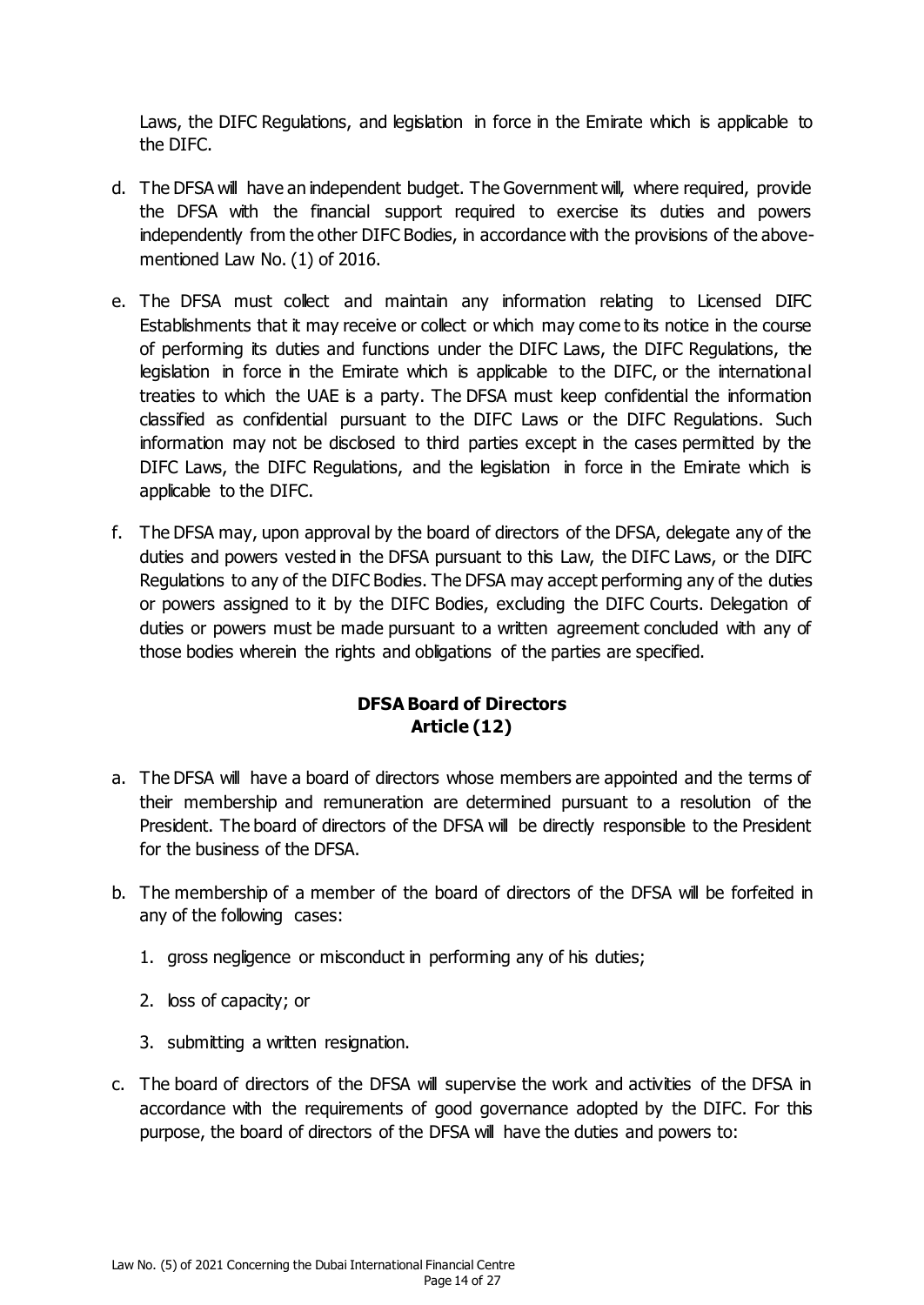- 1. review, approve, and follow up implementation of the DFSA's strategies, policies, plans, and objectives governing the DFSA Financial Services and Ancillary Services, in accordance with the DIFC Laws and the DIFC Regulations;
- 2. conduct public opinion polls on the draft DIFC Laws and the draft DIFC Regulations falling within the jurisdiction of the DFSA;
- 3. propose the draft DIFC Laws regulating the DFSA Financial Services and Ancillary Services, and submit the same to the President for approval;
- 4. approve and issue the DIFC Regulations regulating the Financial Services and Ancillary Services of the DFSA, and any matters which fall within the jurisdiction of the DFSA, in accordance with the DIFC Laws and the DIFC Regulations;
- 5. approve the organisational structure of the DFSA;
- 6. determine the scope of the Financial Services and Ancillary Services of the DFSA requiring a licence, authorisation, approval, or registration by the DFSA, in accordance with the provisions of this Law, the DIFC Laws, and the DIFC Regulations; and submit the same to the President for approval;
- 7. prepare reports on implementation of the strategies, policies, and objectives of the DFSA; and submit the same to the President;
- 8. propose the establishment of bodies, departments, and establishments affiliated to the DFSA; submit the same to the President for approval; determine the duties and powers of such bodies, departments, and establishments; and delegate to them any of the duties and powers of the DFSA under this Law, the DIFC Laws, and the DIFC Regulations;
- 9. establish the procedures and rules for management of the bank accounts of the DFSA; obtain the necessary loans and financial facilities in accordance with the DIFC Laws, the DIFC Regulations, and the legislation in force in the Emirate which is applicable to the DIFC; and provide, upon approval of the President, the assets, rights, and entitlements of the DFSA as security for such loans and facilities;
- 10. establish the procedures and rules regulating conclusion by the DFSA of contracts, agreements, and memoranda of understanding with third parties;
- 11. review and approve the financial statements and accounts of the DFSA and appoint auditors and determine their fees;
- 12. approve the consolidated annual budget and financial statements of the DFSA and the bodies managed or supervised by it; and submit the same to the President for final approval;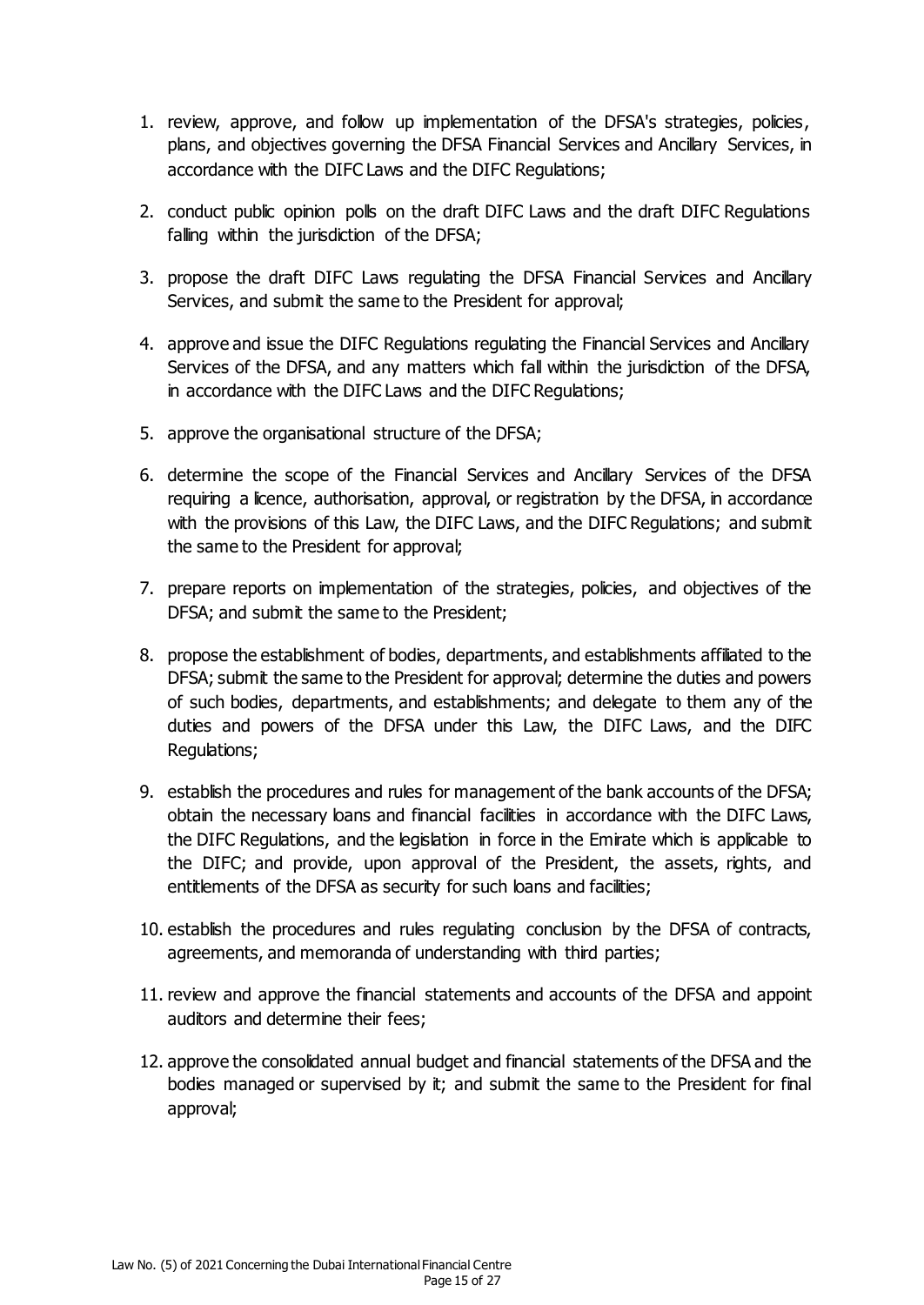- 13. approve the fees and charges to be collected by the DFSA in return for the Services it provides under the DIFC Laws, the DIFC Regulations, and the legislation in force in the Emirate which is applicable to the DIFC;
- 14. supervise and monitor the chief executive officer of the DFSA in his performance of his duties and functions under this Law, the DIFC Laws, and the DIFC Regulations;
- 15. approve the appointment of members of the executive management of the DFSA, and determine their terms of service and remuneration based on the proposal of the chief executive officer of the DFSA;
- 16. determine the infrastructure, buildings, administrative services, and any other services required for the achievement of the objectives of the DFSA; and
- 17. exercise any other duties or powers assigned to it by the President as per the DFSA's jurisdiction, or vested in it under the DIFC Laws or the DIFC Regulations.
- d. The board of directors of the DFSA may delegate to the chief executive officer of the DFSA any of the powers of the DFSA under this Law, the DIFC Laws, and the DIFC Regulations, provided that such delegation is specific and in writing.

## **Chief Executive Officer of the DFSA Article (13)**

- a. The DFSA will have a chief executive officer who is appointed and whose terms of service and remuneration are determined by the board of directors of the DFSA. The chief executive officer of the DFSA will be directly responsible to the board of directors of the DFSA for exercising his duties and functions under this Law, the DIFC Laws, and the DIFC Regulations.
- b. The chief executive officer of the DFSA will be removed pursuant to a resolution of the board of directors of the DFSA in case of loss of capacity, gross negligence, or misconduct in performing his duties and tasks.
- c. The chief executive officer of the DFSA will have the duties and powers to:
	- 1. propose the strategies, policies, plans, and objectives of the DFSA regulating the Financial Services and Ancillary Services of the DFSA; submit the same to the board of directors of the DFSA for approval; and follow up their implementation upon approval;
	- 2. submit reports to the board of directors of the DFSA on the implementation of the strategies, policies, plans, and objectives of the DFSA;
	- 3. prepare the draft consolidated annual budget and financial statements of the DFSA, including those of the entities it manages or supervises; and submit the same to the board of directors of the DFSA for approval;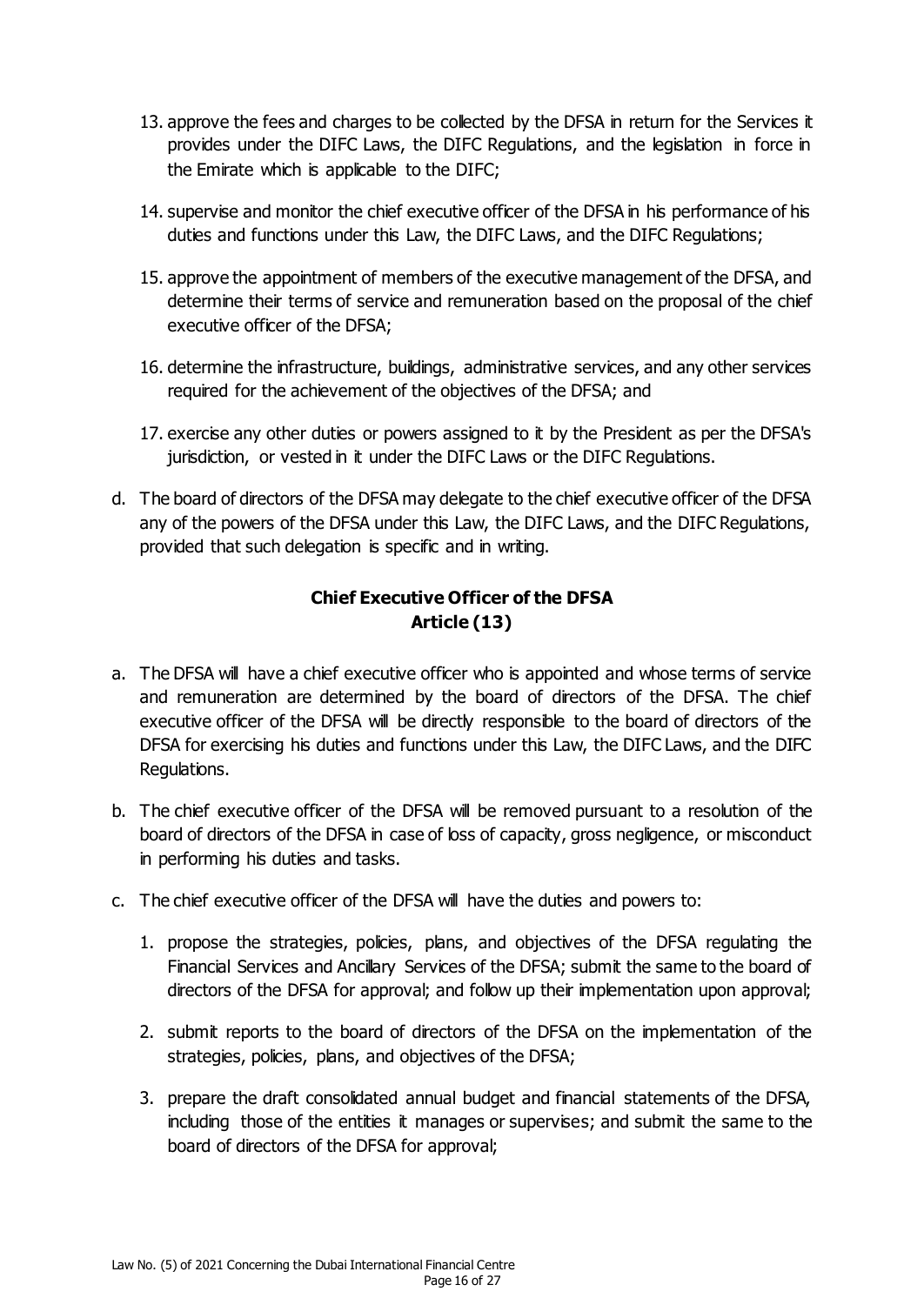- 4. propose the fees and charges to be collected by the DFSA in return for the services it provides; propose the violations and fines, and penalties to be imposed by the DFSA on violators of the DIFC Laws or the DIFC Regulations; submit the same to the board of directors of the DFSA for appropriate action in this respect; and supervise and follow up the collection of such fees, charges, and fines;
- 5. consult with the DIFCA concerning the draft DIFC Laws and DIFC Regulations proposed by the DFSA prior to their approval and enactment;
- 6. supervise and monitor performance by the DFSA employees and authorised representatives of their duties;
- 7. propose the organisational structure of the DFSA and submit the same to the board of directors of the DFSA for approval;
- 8. license and authorise the entities wishing to provide Financial Services and Ancillary Services within or through the DIFC in accordance with the DIFC Laws and the DIFC Regulations;
- 9. cooperate and coordinate with the competent authorities, entities, and regulators within and outside of the UAE in the fields that are relevant to the DFSA's functions;
- 10. monitor and supervise the Licensed DIFC Establishments that provide Financial Services and Ancillary Services within or through the DIFC, and impose the prescribed fines and penalties, in accordance with the DIFC Laws and the DIFC Regulations;
- 11. open and operate the bank accounts of the DFSA, as per the relevant powers vested in the chief executive officer of the DFSA by the DFSA's board of directors;
- 12. appoint and employ any Persons to provide Products and Services to the DFSA, in accordance with the rules established by the board of directors of the DFSA in this respect;
- 13. conclude contracts, agreements, and memoranda of understanding on behalf of the DFSA as per the powers vested in him under this Law, the DIFC Laws, and the DIFC Regulations, or delegated to him by the board of directors of the DFSA;
- 14. register and supervise Persons performing specified functions in or for Licensed DIFC Establishments; and
- 15. exercise any other duties or powers assigned or delegated to him by the board of directors of the DFSA or assigned to him pursuant to the DIFC Laws or the DIFC Regulations.
- d. The chief executive officer of the DFSA may delegate to any of the DFSA's employees any of his duties or powers under this Law, the DIFC Laws, and the DIFC Regulations, provided that such delegation is specific and in writing.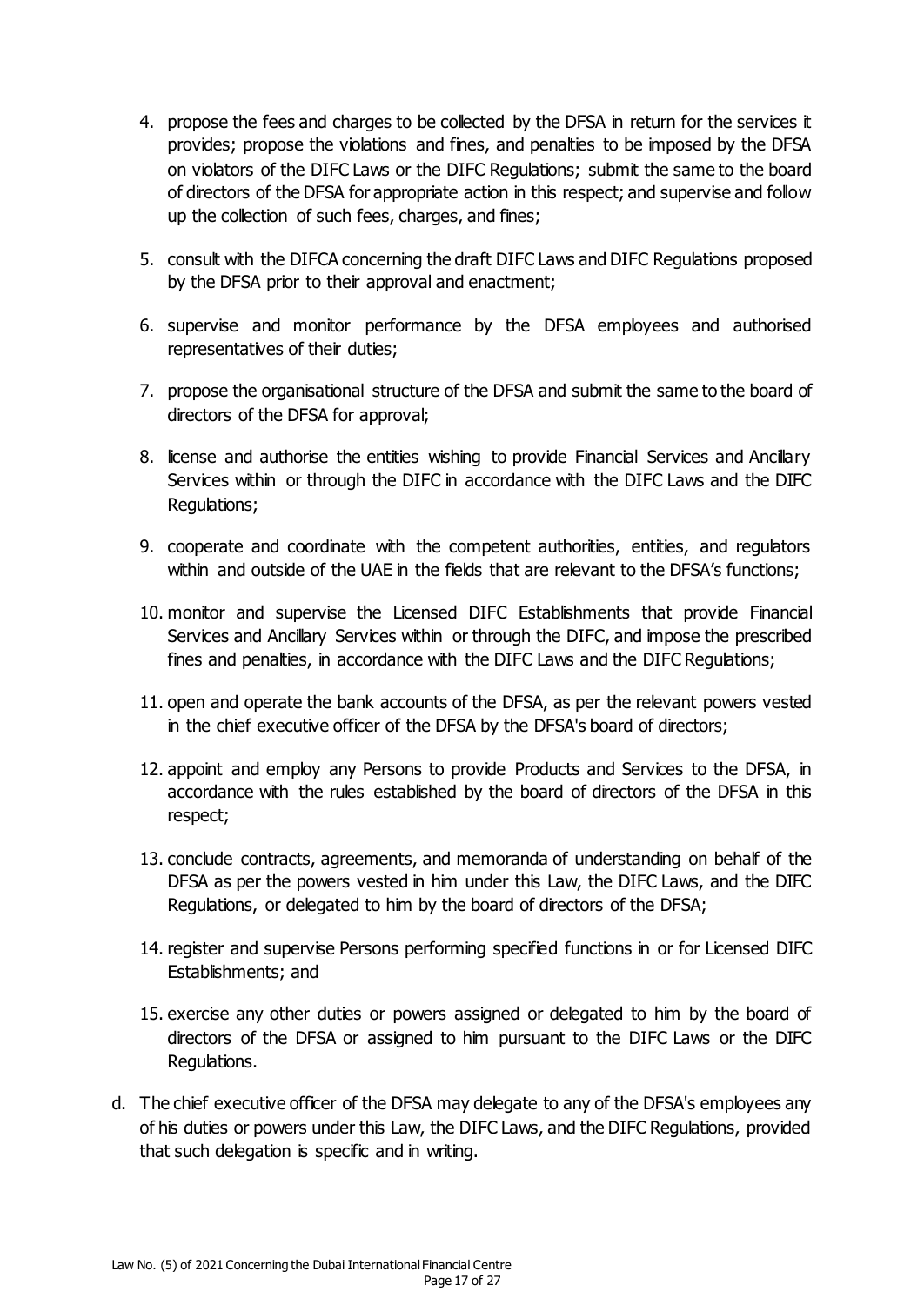# **DIFC Courts Article (14)**

- a. The DIFC Courts will have the legal personality and financial, administrative, and operational autonomy required for undertaking legal dispositions and exercising their duties and powers.
- b. The DIFC Courts will comprise a judicial body and an administrative body.
- c. The DIFC Courts will have an independent consolidated budget incorporating judicial and administrative affairs. The Government will, where required, provide the DIFC Courts with the financial support required for exercising their duties and powers independently from other DIFC Bodies, in accordance with the provisions of the above-mentioned Law No. (1) of 2016.
- d. The DIFC Courts and their formation, jurisdiction, and procedures will be subject to a law issued by the Ruler in this respect, and to the DIFC Laws and the DIFC Regulations.
- e. The DIFC Courts will have exclusive jurisdiction to interpret the DIFC Laws and the DIFC Regulations.
- f. The DIFC Courts will have a Chief Justice and one or more deputy chief justices who will replace him in his absence or when his post falls vacant, and a number of judges known for their competence and expertise, who will be appointed pursuant to a decree of the Ruler issued upon recommendation of the President, and who will perform the judicial functions of the DIFC Courts.
- g. The terms of employment of the Chief Justice, his two deputies, and the DIFC Courts judges and their remuneration and employment benefits will be determined pursuant to a resolution issued by the President in this respect.
- h. The DIFC Courts will have a director who is appointed pursuant to a resolution of the President, and who will perform the administrative functions of the DIFC Courts.

### **Functions of the DIFC Courts Chief Justice Article (15)**

- a. The Chief Justice of the DIFC Courts will undertake general supervision of the judicial affairs of the DIFC Courts in accordance with the good governance rules adopted by the DIFC. For this purpose, the Chief Justice will have the duties and powers to:
	- 1. propose the strategies, policies, plans, and objectives related to the judicial affairs of the DIFC Courts; submit the same to the President for approval; and follow up their implementation upon approval;
	- 2. prepare annual reports on implementation of the judicial strategies, policies, plans, and objectives of the DIFC Courts; and submit the same to the President;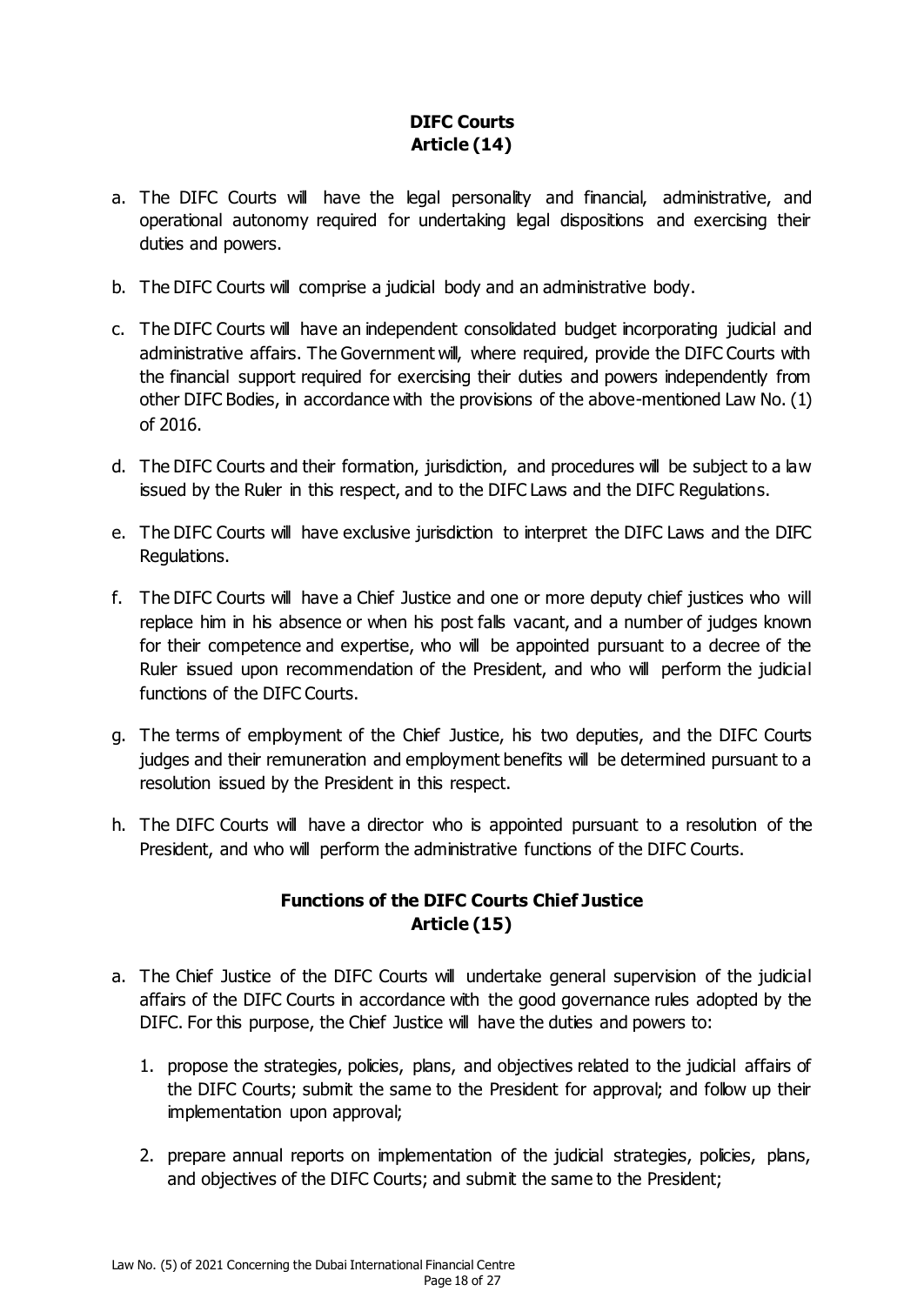- 3. conduct public opinion polls on any draft judicial procedural rules that will regulate the judicial procedures of the DIFC Courts;
- 4. recommend to the President the issuance of the judicial procedural rules; and issue the necessary directives for implementation thereof;
- 5. prepare the annual budget related to the judicial affairs of the DIFC Courts, and submit the same to the President for approval;
- 6. propose the organisational structure of the DIFC Courts and the judicial organisation of the circuits and divisions of the DIFC Courts, and submit the same to the President for approval;
- 7. supervise and monitor performance by the judges of the DIFC Courts of their duties and powers;
- 8. recommend to the President the appointment of judges of the DIFC Courts by decree of the Ruler, and determine their terms of service, salaries, and financial benefits;
- 9. appoint and remove judicial staff serving in the DIFC Courts and determine their duties, powers, terms of service, and employment benefits;
- 10. establish the procedures relating to the powers of persons authorised to conclude on behalf of the DIFC Courts contracts, agreements, protocols, and memoranda of understanding in respect of the judicial affairs of the DIFC Courts;
- 11. coordinate with the Director of the DIFC Courts in respect of the administrative affairs of the DIFC Courts, and in respect of the appointment of senior executive members of the DIFC Courts' administrative body, to ensure the autonomy and effective administration and operation of the DIFC Courts; and
- 12. exercise any other duties or powers assigned to him by the President or delegated to him pursuant to the DIFC Laws, the DIFC Regulations, and the legislation in force in the Emirate which is applicable to the DIFC.
- b. The Chief Justice may delegate to a deputy chief justice or to any of the judges of the DIFC Courts any of his powers under this Law, the DIFC Laws, the DIFC Regulations, and the legislation in force in the Emirate which is applicable to the DIFC Courts, provided that such delegation is specific and in writing.

### **Functions of the Director of the DIFC Courts Article (16)**

a. The Director of the DIFC Courts will undertake general supervision of the administrative affairs of the DIFC Courts in accordance with the rules of good governance adopted by the DIFC. For this purpose, the Director of the DIFC Courts will have the duties and powers to: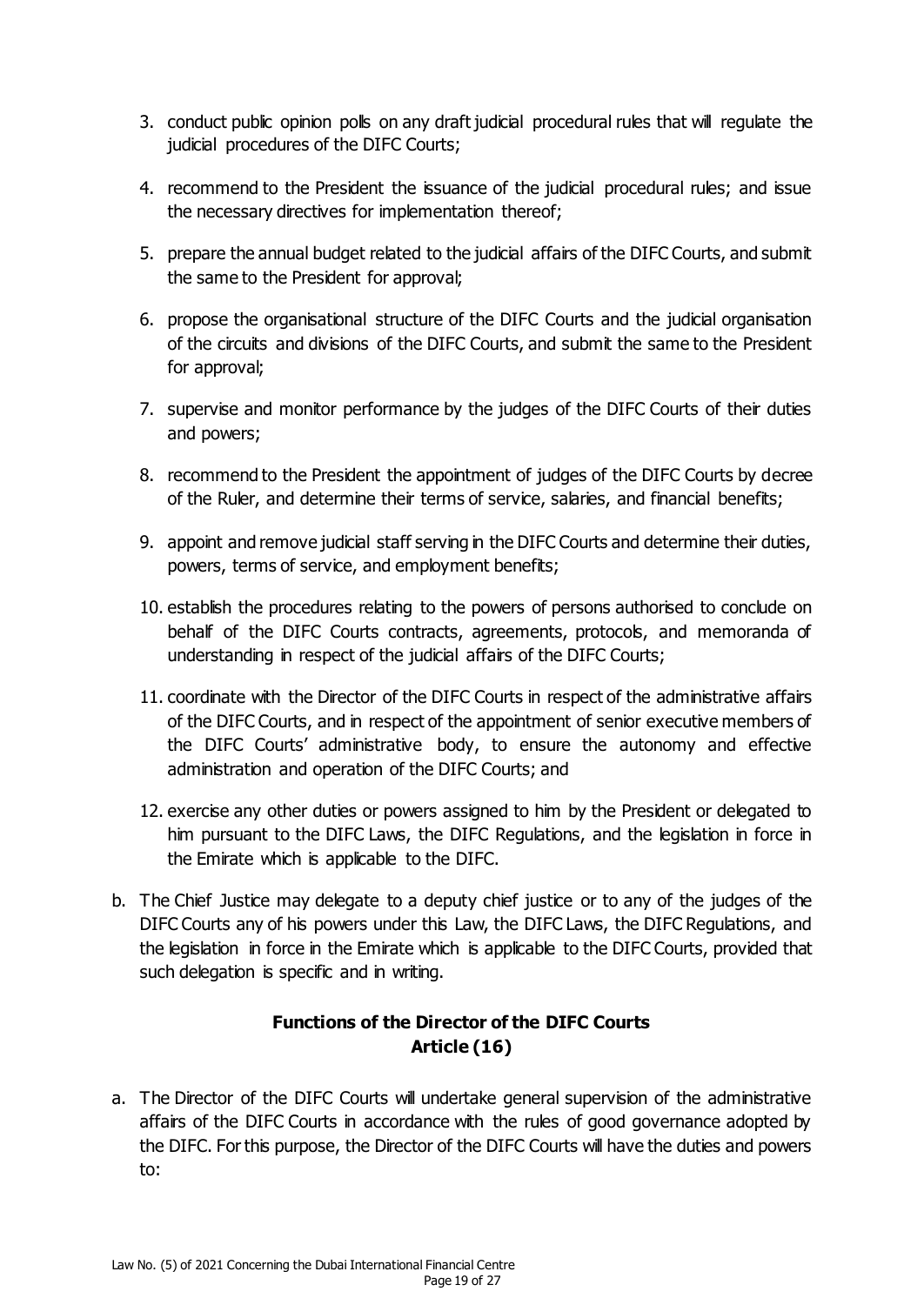- 1. propose the strategies, policies, plans, and objectives related to the administrative affairs of the DIFC Courts; submit the same to the President for approval; and follow up their implementation upon approval;
- 2. prepare annual reports on implementation of the administrative strategies, policies, plans, and objectives of the DIFC Courts; and submit the same to the President;
- 3. prepare the annual budget related to the administrative affairs of the DIFC Courts, and submit the same to the President for approval;
- 4. propose the organisational structure of the administrative organisational units of the DIFC Courts, and submit the same to the President for approval;
- 5. propose the fees and charges to be collected by the DIFC Courts in return for the Services it provides and submit the same to the President for approval, in accordance with the DIFC Laws and the DIFC Regulations;
- 6. supervise and manage the infrastructure, buildings, administrative services of the DIFC Courts, and any other administrative and operational services necessary for the proper achievement of the strategies, policies, plans, and objectives of the DIFC Courts;
- 7. establish the procedures relating to the powers of the persons authorised to conclude, on behalf of the DIFC Courts, contracts, agreements, protocols, and memoranda of understanding in respect of the administrative affairs of the DIFC Courts;
- 8. open and operate the bank accounts of the DIFC Courts in accordance with the powers vested in him by the President in this respect and with the DIFC Laws, the DIFC Regulations, and the legislation in force in the Emirate which is applicable to the DIFC Courts;
- 9. review and approve the accounts of the DIFC Courts, and appoint auditors and determine their fees;
- 10. appoint and terminate the services of the administrative staff of the DIFC Courts in accordance with the rules established by the President in this respect; and determine their duties, powers, salaries, and employment benefits;
- 11. appoint and terminate the services of senior executives of the DIFC Courts, including the registrar and deputy registrars, and determine their duties and powers, in consultation with the Chief Justice of the DIFC Courts;
- 12. supervise performance by the employees of the administrative body of the DIFC Courts of their duties and powers, including the registrar and deputy registrars; and
- 13. exercise any other duties or powers assigned to him by the President or delegated to him pursuant to the DIFC Laws, the DIFC Regulations, or the legislation in force in the Emirate which is applicable to the DIFC Courts.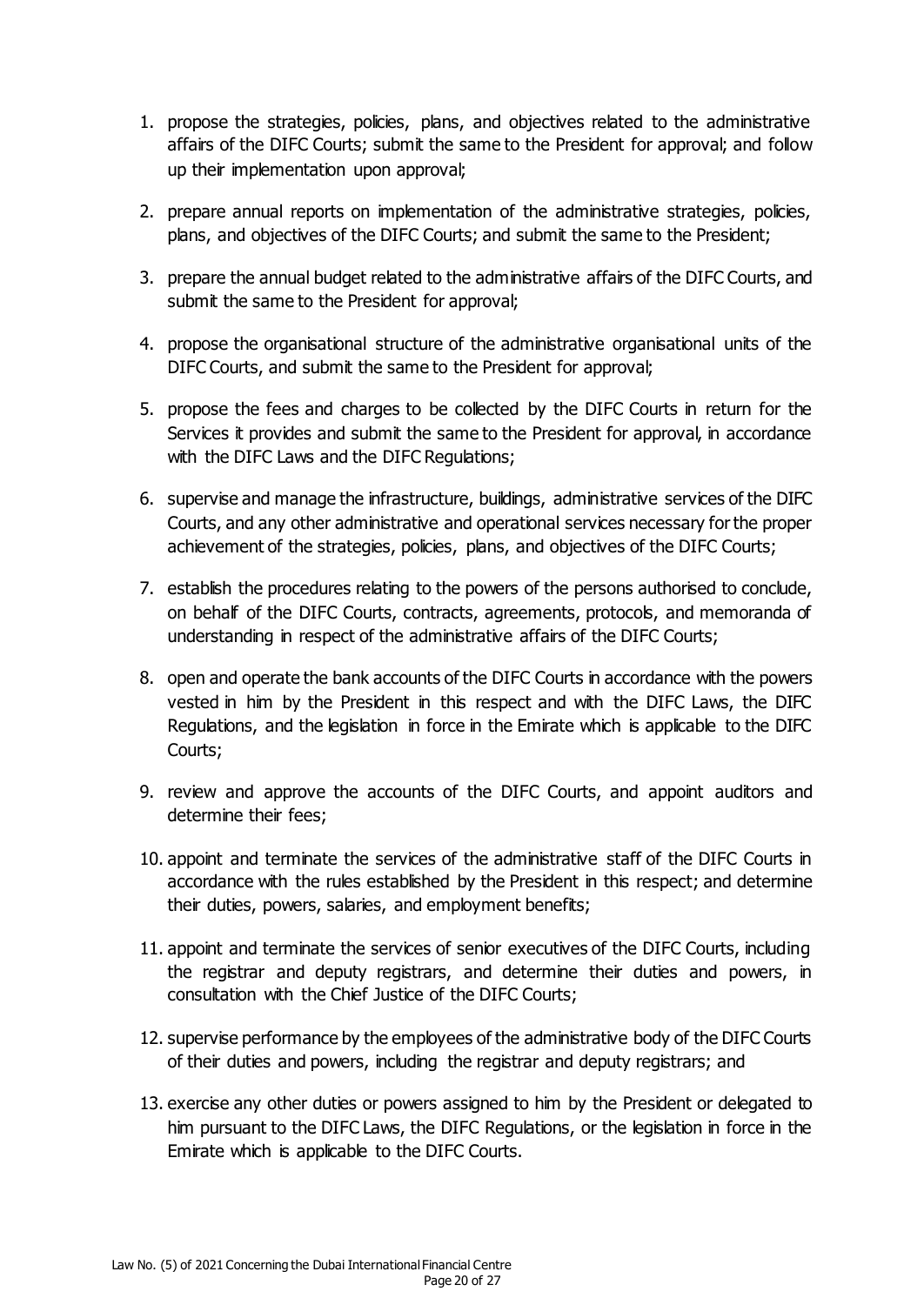- b. The President will determine the terms of employment, salary, and employment benefits of the Director of the DIFC Courts.
- c. The Director of the DIFC Courts may delegate to any member of the administrative body of the DIFC Courts any of his powers under this Law, the DIFC Laws, and the DIFC Regulations, provided that such delegation is specific and in writing.

#### **Financial Resources of the DIFC Bodies Article (17)**

The financial resources of the DIFC Bodies will consist of:

- 1. movable and immovable property allocated to the DIFC Bodies by the Government;
- 2. the fees and charges, including fines, collected by the DIFC Bodies in return for performing their powers and providing their services;
- 3. returns on investment of the property of the DIFC Bodies, and revenues generated from conducting their authorised activities;
- 4. the loans and financial facilities which the DIFC Bodies are authorised to obtain under this Law and the legislation in force in the Emirate; and
- 5. grants, gifts, donations, and any other resources approved by the President.

### **Budgets and Accounts of the DIFC Bodies Article (18)**

- a. The DIFC Bodies will have independent budgets which reflect their actual financial position.
- b. In managing their accounts and records, the DIFC Bodies will apply commercial accounting rules and principles in accordance with recognised international standards.
- c. The financial year of any of the DIFC Bodies will commence on 1 January and will end on 31 December of each year.
- d. The respective accounts and financial and accounting records of the DIFC Bodies will be subject to audit by the Financial Audit Authority in accordance with the legislation in force in the Emirate which is applicable to the DIFC.

### **Activities of DIFC Establishments Article (19)**

a. No Person may conduct any profession or engage in any business or activity within or through the DIFC without first obtaining the relevant licence, permit, authorisation, approval, or registration from the competent DIFC Bodies. Licences, permits, authorisations, and approvals will be issued and the necessary registration will be made,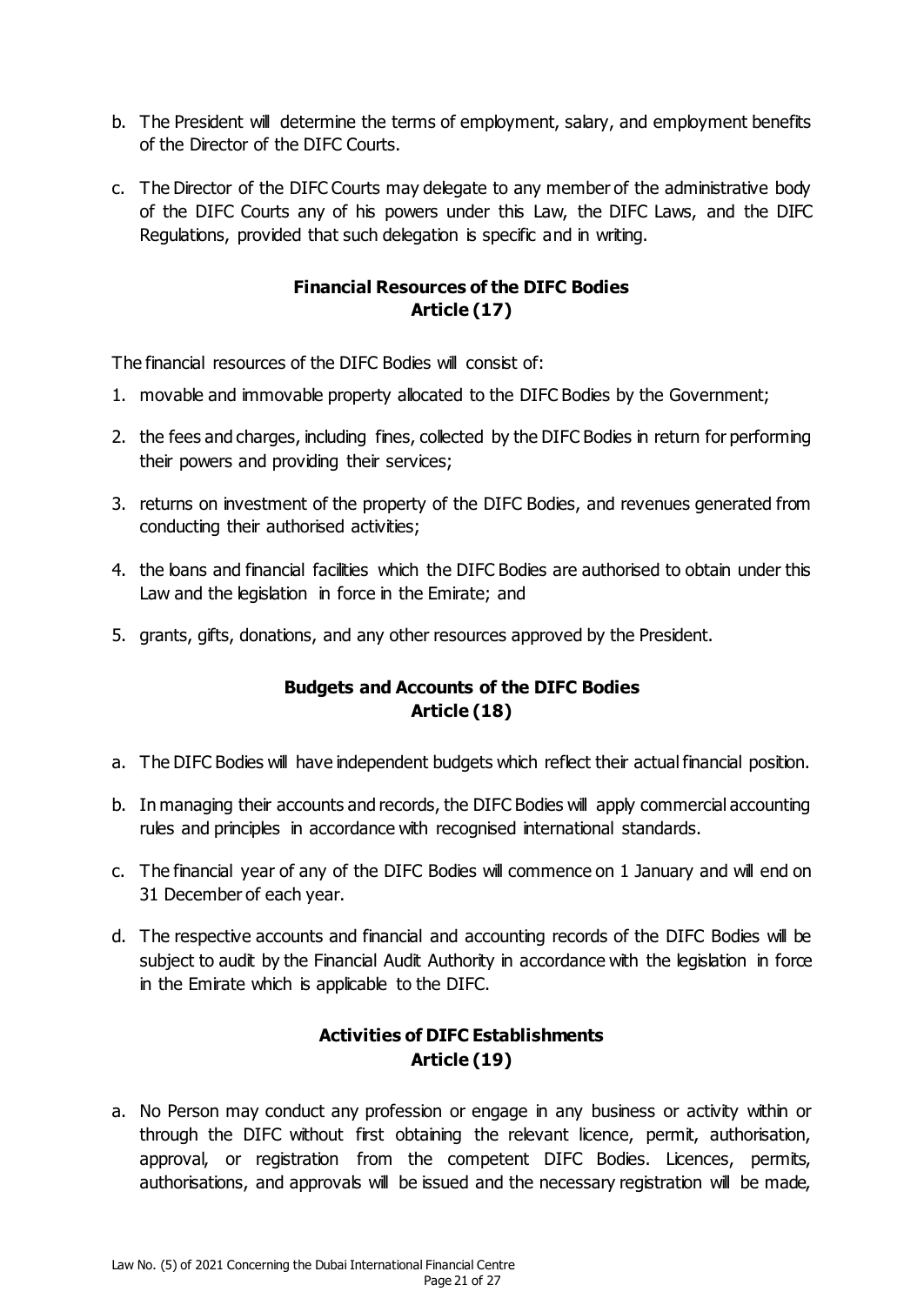in accordance with the DIFC Laws, the DIFC Regulations, and the legislation in force in the Emirate which is applicable to the DIFC, as the case may be.

- b. Licensed DIFC Establishments will provide Financial Services and Ancillary Services within or through the DIFC as authorised under this Law, the DIFC Laws, the DIFC Regulations, and the terms of the licences and permits issued for them by the DFSA.
- c. DIFC Establishments may provide their Services through the DIFC to customers outside of the DIFC, provided that such Services are provided initially to their customers within the boundaries of the DIFC.
- d. The contracts and transaction concluded by DIFC Establishments within or through the DIFC will be subject to the DIFC Laws and the DIFC Regulations, unless otherwise agreed by the parties.
- e. DIFC Establishments may offer their Services and promote their Products outside of the DIFC, in accordance with paragraphs (c) and (d) of this Article, provided that they comply with the DIFC Laws, the DIFC Regulations, and the legislation applicable to the concerned entities outside of the DIFC.

# **Prohibited Activities Article (20)**

The following activities are prohibited within the DIFC:

- 1. any activity which conflicts with the provisions this Law, the DIFC Laws, the DIFC Regulations, or the legislation in force in the Emirate which is applicable to the DIFC, or which conflicts with the licences, permits, authorisations, or registration rules and terms issued to the DIFC Establishments; and
- 2. any activity that conflicts with public order or morality.

# **Prohibited Services, Products, and Goods Article (21)**

The DIFCA will prepare a list of the Services, Products, and Goods which may not be provided or dealt in within the DIFC including, without limitation:

- 1. expired goods and products;
- 2. goods violating commercial, industrial, literary, artistic, and intellectual property laws, including the laws and rules related to trademarks, patents, copyrights, and design rights;
- 3. the Services, Products, and Goods which violate the DIFC Laws or the DIFC Regulations;
- 4. the Services, Products, and Goods which are prohibited under the legislation in force in the Emirate;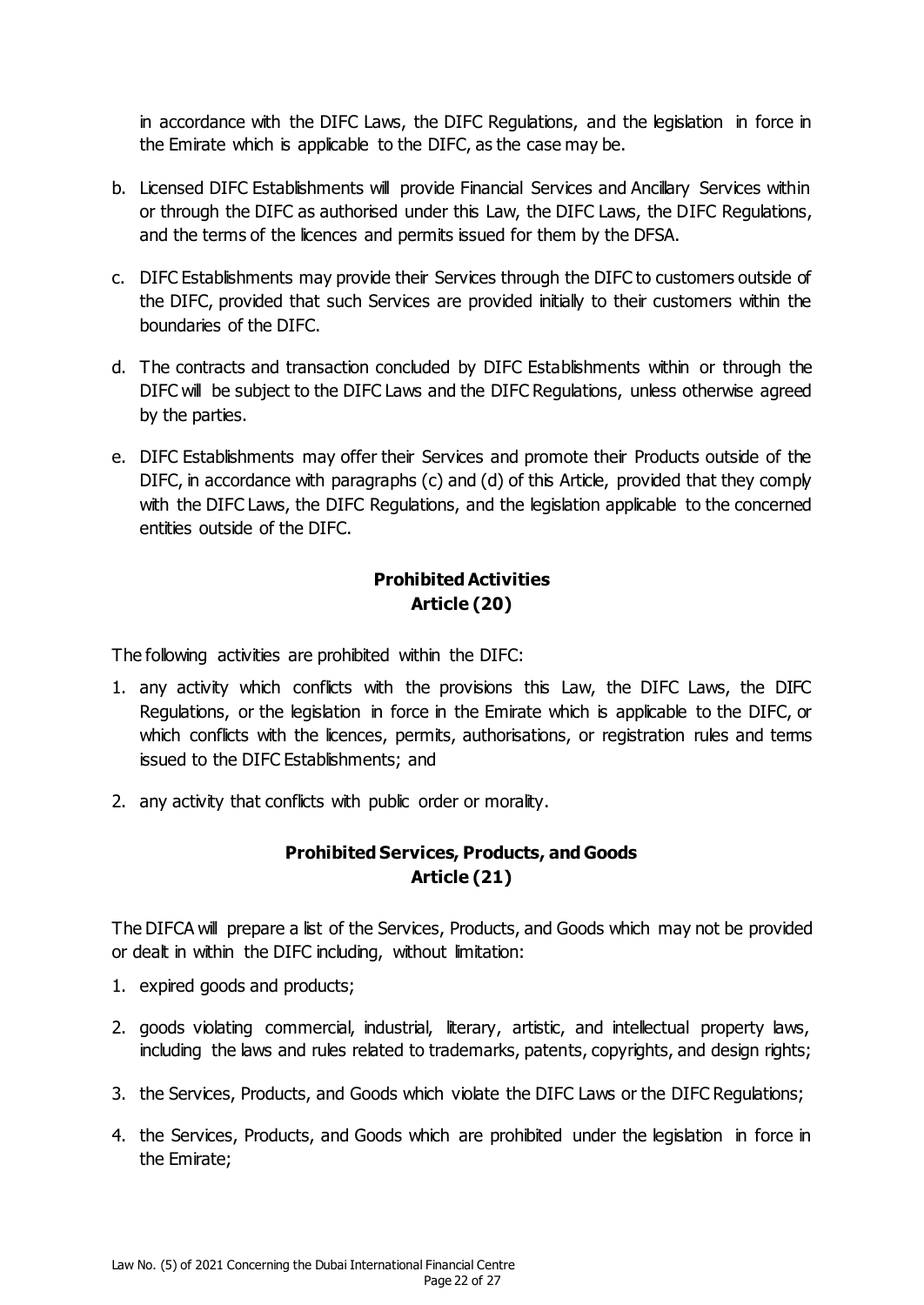- 5. the Services, Products, and Goods which are prohibited by any federal or local government entity;
- 6. the Services, Products, and Goods that feature inscriptions, drawings, ornamentations, marks, or figures that conflict with the doctrines, teachings, and beliefs of heavenly revealed religions; or that breach public order or morality;
- 7. military Services, Products, Goods, and ammunition, except those admitted pursuant to a permit issued by the competent authority in the UAE; and
- 8. any service or activity that involves unlawful competition.

## **Applicable Legislation Article (22)**

- a. DIFC Bodies and DIFC Establishments will conduct their business within or through the DIFC in accordance with this Law, the DIFC Laws, the DIFC Regulations, and the legislation in force in the Emirate which is applicable to the DIFC.
- b. Except for the legislation relating to the environment, health, public safety, and food control in force in the Emirate, the DIFC, the DIFC Bodies, the DIFC Establishments, the staff and employees of any of them or the Persons authorised by them, and the land, real estate, and property located in the DIFC, will not be governed by the legislation issued by the Government or any local Government Entity in the Emirate, except as may be provided for by a special provision in such legislation.

### **DIFC as Place of Business Article (23)**

- a. Any federal or local government entity, company, establishment, or other entity, whether they are established and regulated by the legislation in force in the Emirate, or licensed by the competent government entities in the UAE or in the Emirate, may take the DIFC as their principal place of business for conducting their activities, in accordance with the requirements determined in a resolution issued by the President in this respect.
- b. Where any of the entities referred to in paragraph (a) of this Article wishes to provide any Financial Services or Ancillary Services, or conduct any commercial activities, within the DIFC, such an entity must obtain the required licence, permit, authorisation, or registration certificate from the competent DIFC Bodies in accordance with the DIFC Laws and the DIFC Regulations.
- c. The relationship between the entities, companies, and establishments referred to in paragraph (a) of this Article and which conduct activities that are not related to Financial Services, Ancillary Services, or commercial activities will be governed by contracts concluded between them and the competent DIFC Bodies in which the rights and obligations of the parties are specified.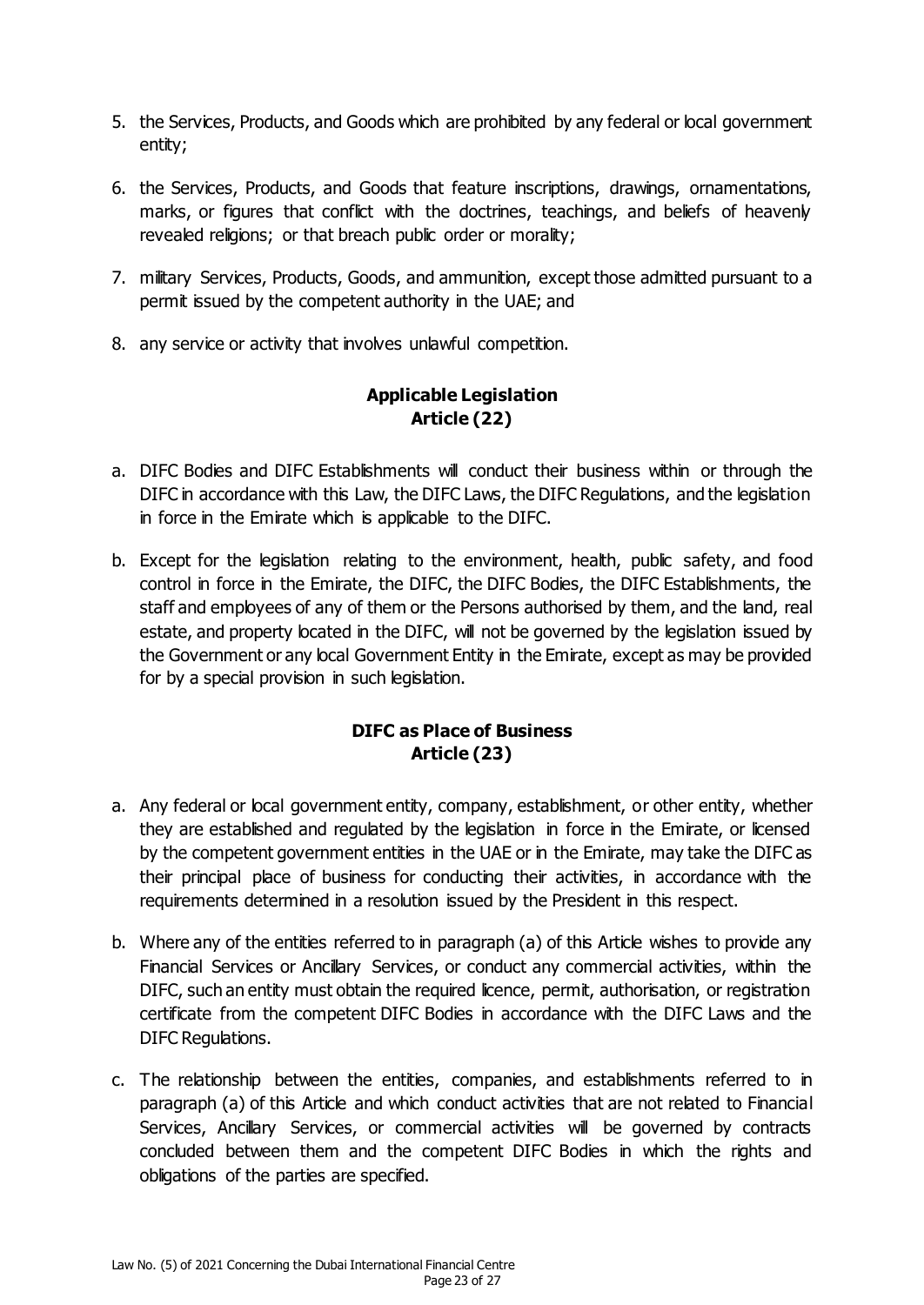d. The government entities, companies, establishments, and other entities referred to in paragraph (a) of this Article will be governed by all the federal and local legislation regulating their activities. However, these entities will not be governed by the DIFC Laws and the DIFC Regulations except to the extent of their relationship with the DIFC Bodies and the terms approved by the President in this respect.

### **Tax Exemption Article (24)**

Without prejudice to the federal tax legislation in force in the UAE, DIFC Bodies, DIFC Establishments, and their respective employees, will be subject to zero (0) tax rate for fifty (50) years from the effective date of this Law, including the income tax, in relation to their operations in the DIFC and the tax imposed on the transfer of assets, profits, or salaries in any cash currency to any party outside of the DIFC for the same period. The said period will be renewable for the same period pursuant to a resolution of the Ruler.

### **Exemption from Customs Duties Article (25)**

- a. The Goods that are imported into the DIFC, or that are manufactured, produced, or developed therein, will be exempt from customs duties; and when exported outside of the UAE, no customs duties will be levied on these Goods.
- b. Products stored in the DIFC, or used in any process within the DIFC, will be exempt from customs duties.
- c. Products exported from the DIFC to the customs zone within the Emirate will be deemed as if imported from abroad for the first time, and customs duties will apply to these Products in accordance with the customs tariff provisions in force.

### **Immunity from Limitation of Ownership Measures Article (26)**

- a. Neither DIFC Establishments, nor their property, nor the property of their employees may be subject to any nationalisation or limitation of private ownership measures throughout the period of their work within the DIFC.
- b. DIFC Establishments may be wholly owned by non-UAE national persons or by persons or entities who do not have a place of residence in the UAE.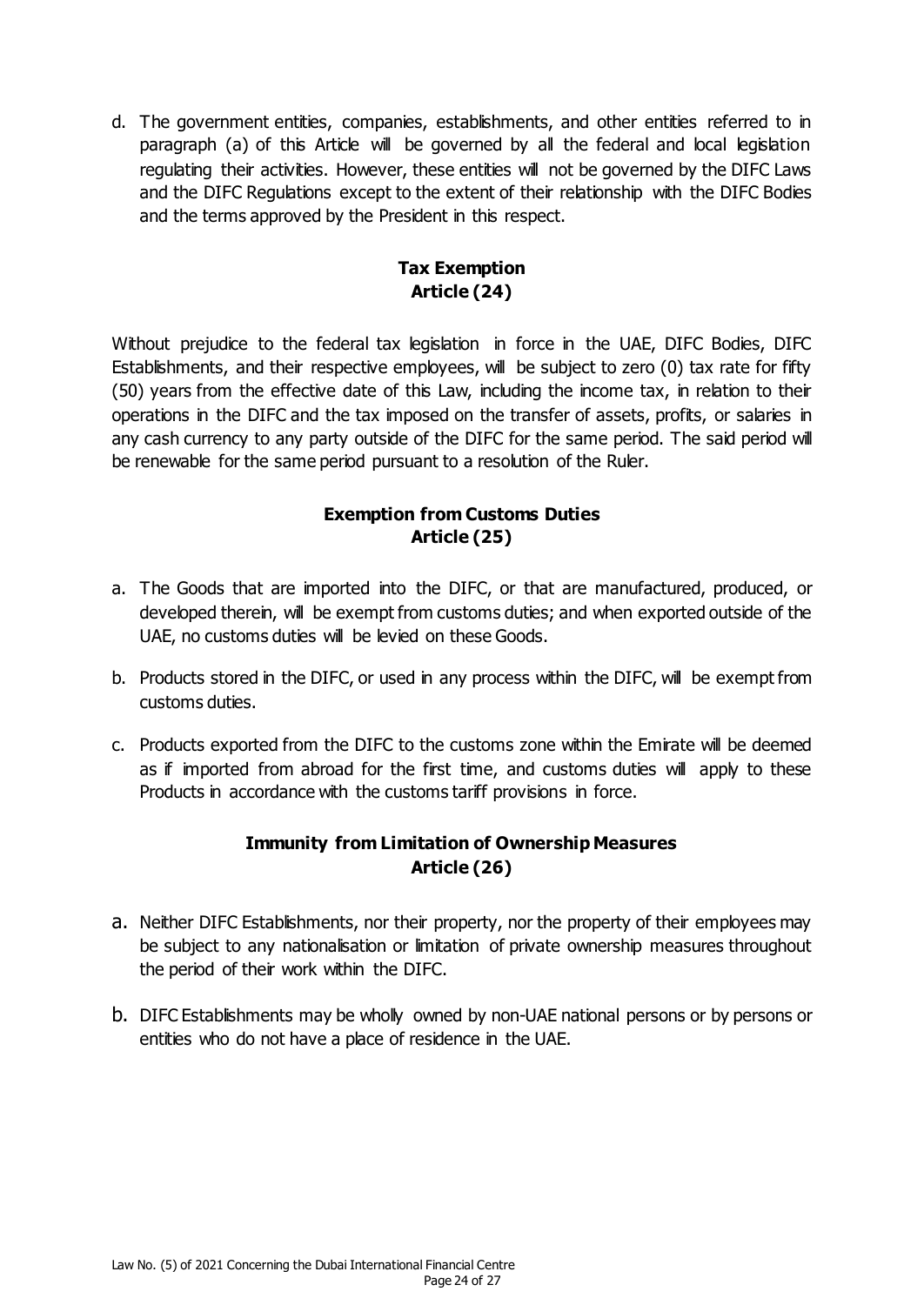#### **Employees of DIFC Establishments Article (27)**

DIFC Establishments may, at their own discretion, employ or hire any Person to perform work in the DIFC, provided that such Person is not a national of any country which is politically boycotted by the UAE or convicted in any other country.

## **Non-Liability Article (28)**

- a. The Government will not be liable to third parties for any debts or obligations owed by any of the DIFC Bodies. The DIFC Bodies will be solely liable for such debts or obligations.
- b. Neither the DIFC Bodies nor their authorised representatives will be liable to third parties for the obligations of DIFC Establishments or of their employees.

### **Exemption from Liability Article (29)**

Except in cases of fraud and gross fault, neither the President, nor the Governor, nor members of the Higher Board, nor the chairmen and members of the DIFCA or the DSFA boards of directors, nor the chief executive officers of the DIFC Bodies, nor the Chief Justice or the Director of the DIFC Courts, nor any member of the DIFC executive management or employee of the DIFC Bodies, nor their respective representatives will, in the course of performing their duties under the law, be liable to any third party for any act or omission. The DIFC Bodies will be liable to any third party for such act or omission.

# **Law Enforcement Article (30)**

- a. The employees and inspectors of the DIFC Bodies nominated pursuant to a resolution of the President or his authorised representative will have the capacity of Law Enforcement Officers to record the acts committed in breach of the provisions of this Law, the DIFC Laws, or the DIFC Regulations. In this capacity, they may monitor and supervise DIFC Establishments and their employees, activities, and business; issue the necessary violation reports; and, where necessary, seek the assistance of police personnel.
- b. The law enforcement capacity, referred to in paragraph (a) of this Article, will be granted in accordance with the provisions of the above-mentioned Law No. (8) of 2016 and the resolutions issued in pursuance thereof.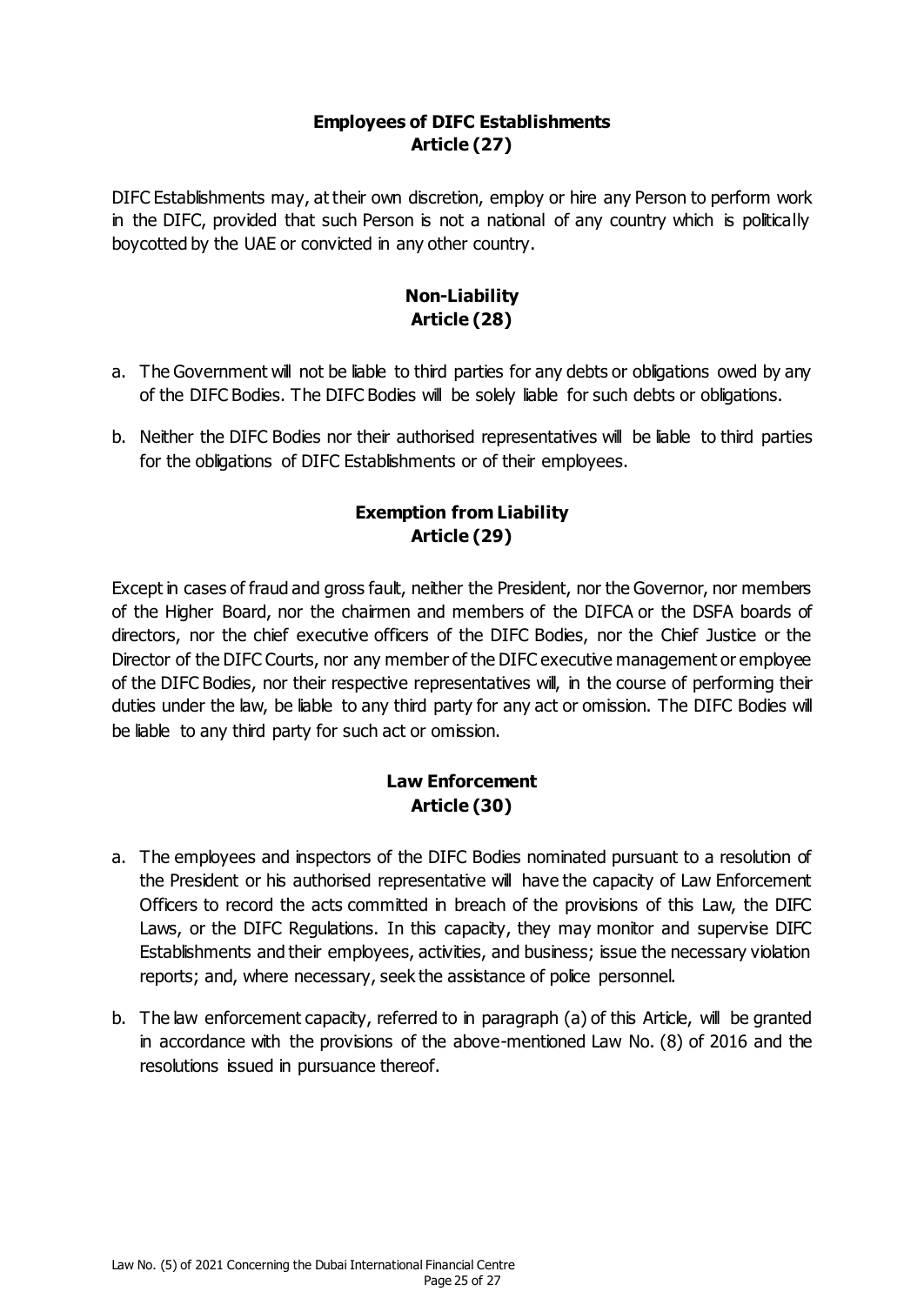### **Rights and Obligations of the Dispute Resolution Authority Article (31)**

As of the date on which this Law comes into force, the duties, powers, rights, and obligations of the Dispute Resolution Authority established pursuant to the above-mentioned Law No. (9) of 2004 and of those of its employees are hereby transferred to the following DIFC Bodies without interruption and without prejudice to their existing rights:

- 1. the DIFC Courts, in all matters relating to the DIFC Courts, the roll of lawyers, and the wills registry; and
- 2. the DIFCA, in all matters relating to the affairs of the Academy of Law.

# **Arbitration Institute Article (32)**

- a. The Arbitration Institute established pursuant to the above-mentioned Law No. (9) of 2004 is hereby deemed as an independent DIFC Body, and will continue, without interruption, to perform the duties assigned to it under the above-mentioned Law No. (9) of 2004 and the resolutions issued in pursuance thereof.
- b. The powers, terms of reference, board of trustees, and the authority that will approve the arbitration rules and procedures of the Arbitration Institute will be determined, approved, and formed pursuant to a resolution issued by the President in this respect.
- c. The Arbitration Institute will have legal personality and financial and administrative autonomy. The Government will allocate to the Arbitration Institute the financial resources required to enable it to exercise its functions independently from the other DIFC Bodies.
- d. All arbitration agreements to resort to the Arbitration Institute are hereby deemed valid, and the Arbitration Institute will continue without interruption to consider and settle all arbitration claims in accordance with the rules and procedures it adopts in this respect, unless otherwise agreed by the parties to the dispute.

### **Supersession and Repeals Article (33)**

- a. This Law supersedes the above-mentioned Law No. (9) of 2004.
- b. Any provision in any other legislation, including the DIFC Laws and the DIFC Regulations, will be repealed to the extent that it contradicts the provisions of this Law.
- c. The DIFC Laws and the DIFC Regulations issued in implementation of the abovementioned Law No. (9) of 2004 will continue in force to the extent that they do not contradict this Law, until new superseding DIFC Laws and DIFC Regulations are issued.